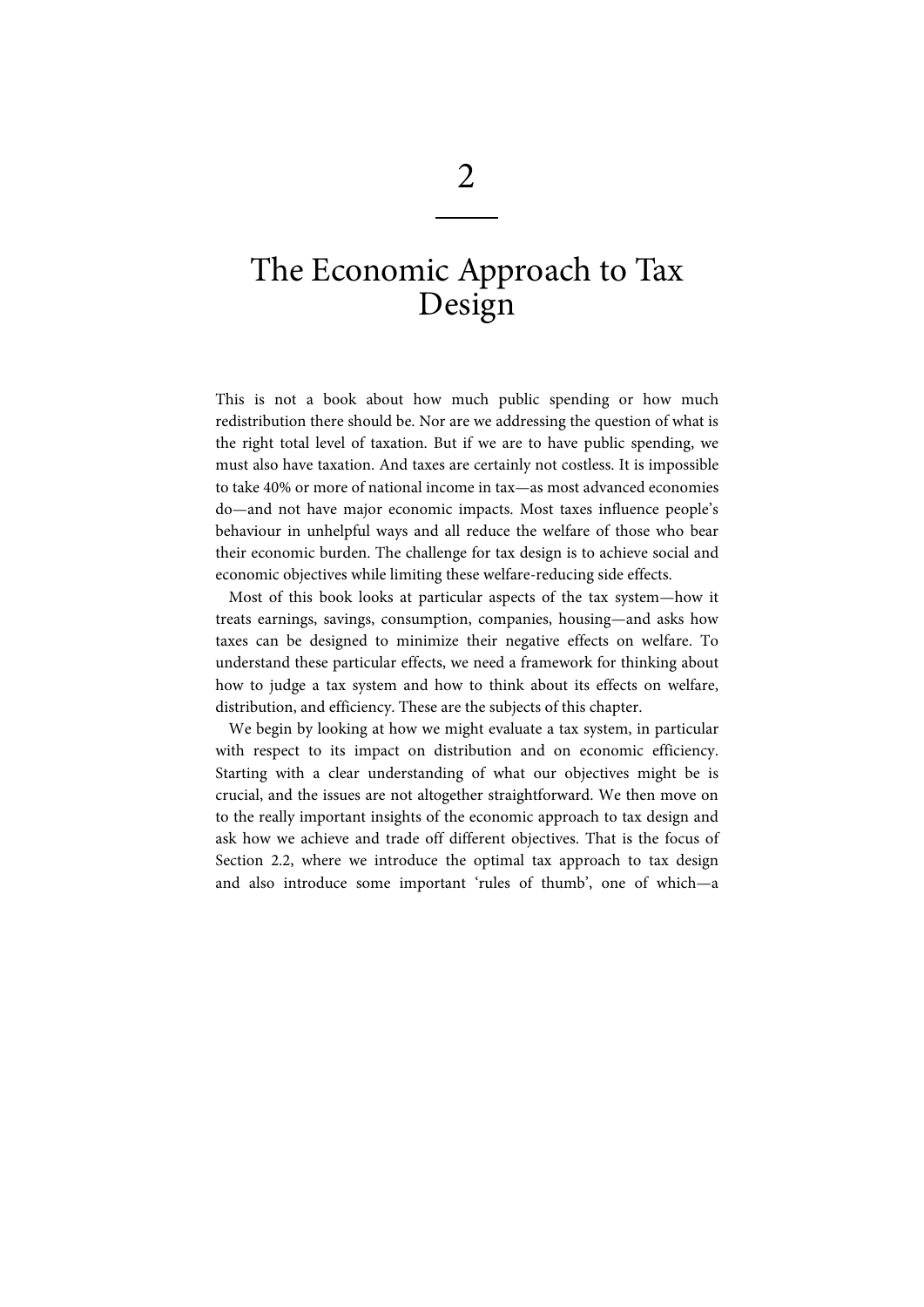presumption in favour of neutrality—plays a very important role throughout this book.

# 2.1. ASSESSING TAX SYSTEMS

How do we identify a good tax system when we see one? One way is to see how it stacks up against a 'checklist' of desirable properties. The most famous is the four canons of taxation set out by Adam Smith in The Wealth of Nations:

(i) The subjects of every state ought to contribute towards the support of the government, as nearly as possible, in proportion to their respective abilities ...

(ii) The tax which the individual is bound to pay ought to be certain and not arbitrary ...

(iii) Every tax ought to be levied at the time, or in the manner, in which it is most likely to be convenient for the contributor to pay it.

(iv) Every tax ought to be so contrived as to take out of the pockets as little as possible, over and above that which it brings into the public treasury of the state.

These recommendations may command near-universal support but they are not comprehensive, and they do not help with the really difficult questions which arise when one objective is traded off against another. The way we formulate the objectives of a tax system is to say that for a given distributional outcome, what matters are:

- the negative effects of the tax system on welfare and economic efficiency they should be minimized;
- administration and compliance costs—all things equal, a system that costs less to operate is preferable;
- fairness other than in the distributional sense—for example, fairness of procedure, avoidance of discrimination, and fairness with respect to legitimate expectations;
- transparency—a tax system that people can understand is preferable to one that taxes by 'stealth'.

As we will see below, simple, neutral, and stable tax systems are more likely to achieve these outcomes than are complex, non-neutral, and frequently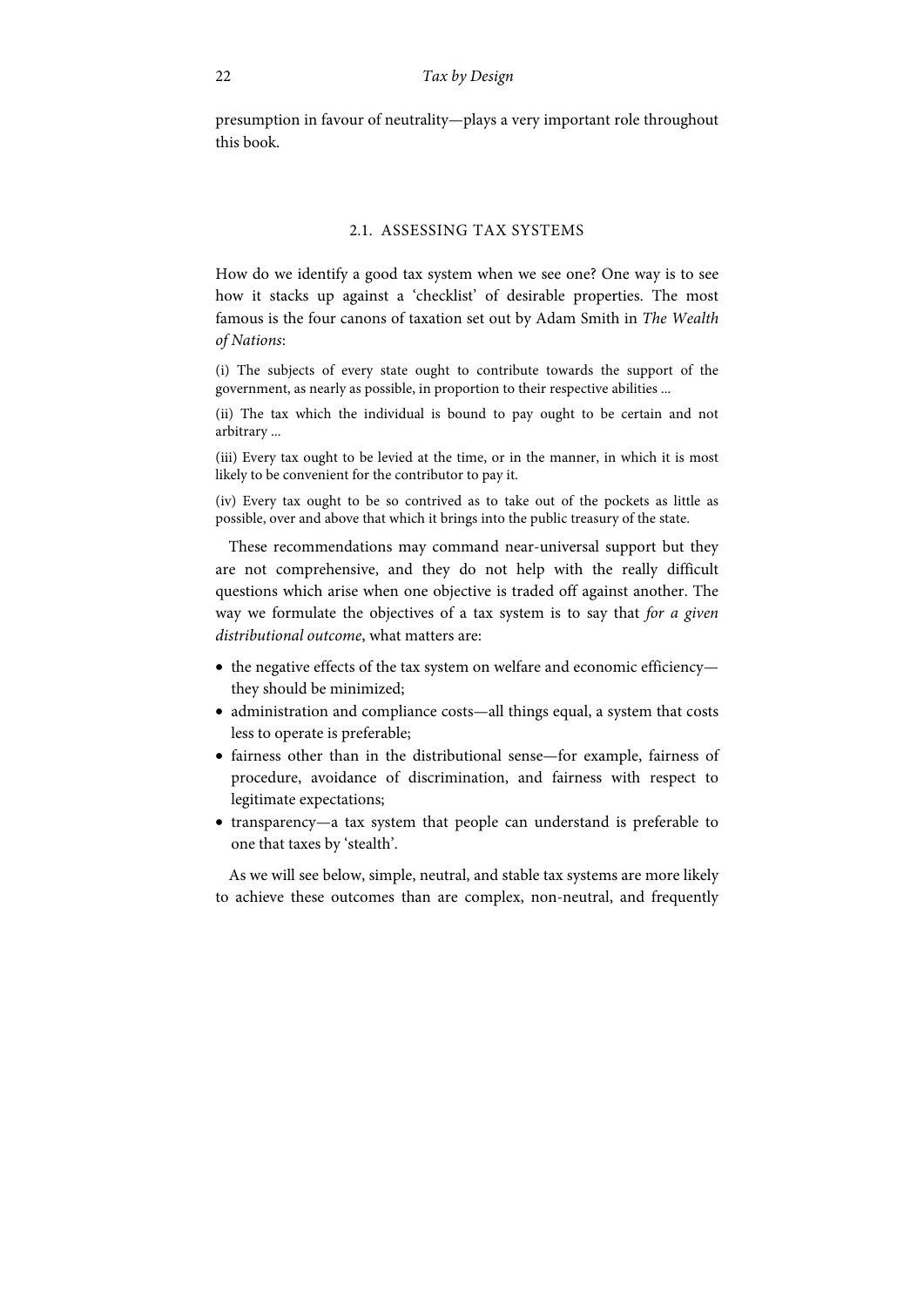changing systems. But simplicity, neutrality, and stability are desirable because they promote these ultimate outcomes, not in their own right.

A good tax system will not just limit negative effects on efficiency. It will also promote economic welfare by dealing with externalities which arise when one person or organization does not take account of the effects of their actions on others. Taxes can affect this behaviour by altering the incentives for certain sorts of behaviour, most notably when polluting activity is taxed to reduce the total amount of pollution.

We have formulated the question of the assessment of a tax system by suggesting what to take into account given a desired distributional outcome. So understanding how to think about the impact of the tax and benefit system on the distribution of income (or welfare) is clearly central. We look at that first. We then focus on the effects of the system on economic efficiency. This is the most important constraint on tax system design. We then turn to issues of fairness and transparency, and the other positive effects a tax system can have on correcting market failures such as externalities.

# **2.1.1. The Impact of the Tax and Benefit System on the Distribution of Income**

People differ, of course, in the extent to which they value redistribution. But assessing the degree to which redistribution is achieved by any given tax system is by no means easy.

The redistributive impact, or progressivity, $1$  of a tax system is often judged by looking at how much tax individuals or households pay relative to their income over a relatively short time period—rarely more than a year. But people's incomes tend to change over their lives, which means that this approach can be a poor guide to how progressive the tax system is relative to a person's lifetime income. This is important in practice.

Focusing on snapshots of current income can paint a misleading picture. A tax change that hits someone who is earning a lot this year will seem progressive. But if this is an unusually good year for the person in question,

<sup>&</sup>lt;sup>1</sup> Progressivity has a particular meaning for economists, set out in Box 2.1.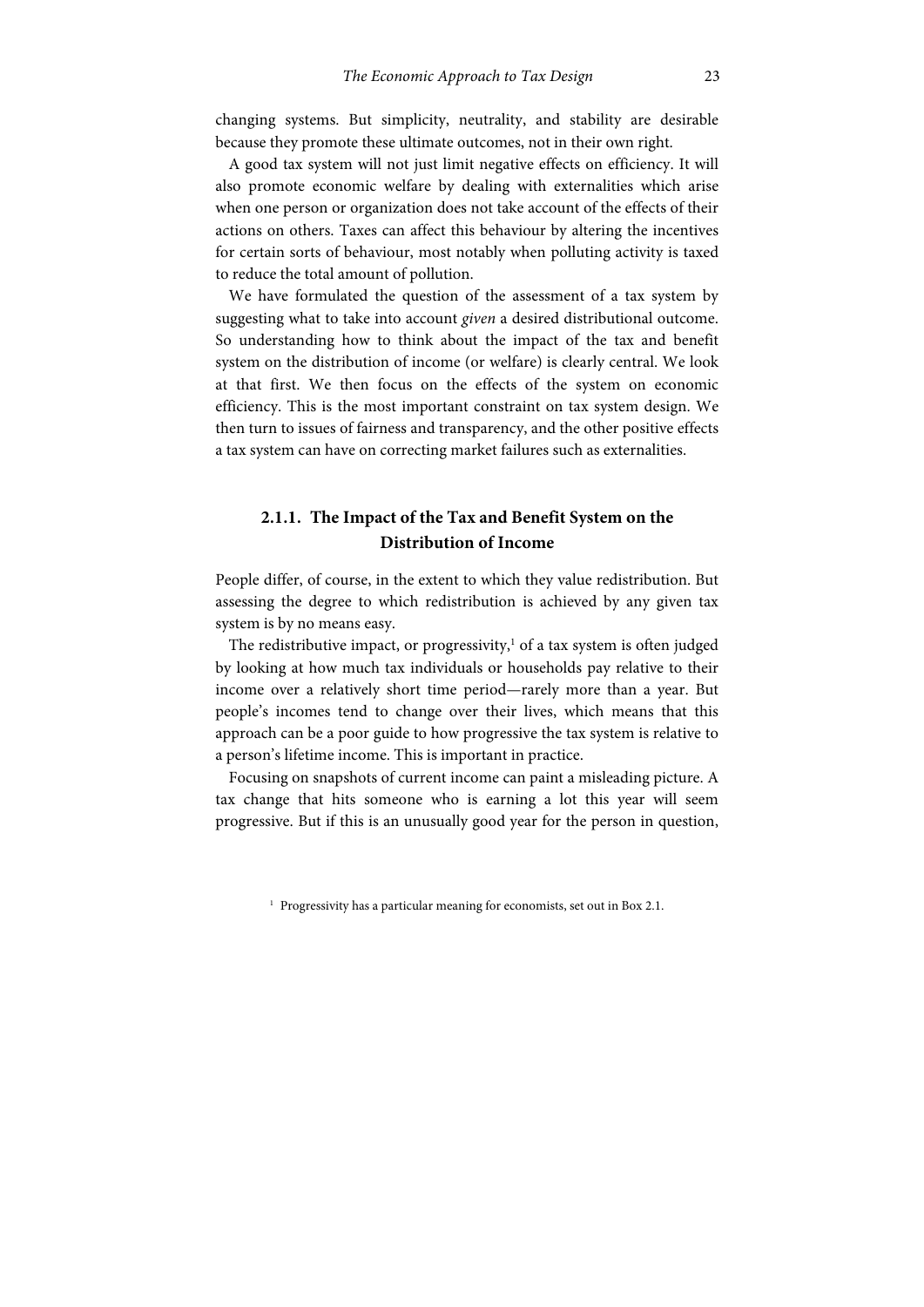#### **Box 2.1.** Progressivity

There is a strict economic definition of progressivity. A tax is said to be progressive when the average tax rate rises as the tax base rises. So an income tax is progressive when the average tax rate rises as income rises. (We usually think in terms of annual income, though lifetime income may be the better base against which to assess progressivity.) This is the case when the marginal tax rate (the proportion of an additional pound of income paid in tax) is higher than the average tax rate (the proportion of total income paid in tax). In effect, the higher marginal tax rate pulls the average rate up towards it.

The simplest way to achieve progressivity in an income tax is to have a tax-free allowance before tax starts being payable. To see this, suppose the first  $£10,000$  of income is free of tax and all further income is taxed at 20%. Someone earning £20,000 has a marginal tax rate of 20%. Their average tax rate is 10%.<sup>a</sup> Someone earning £100,000 would still face a marginal rate of 20%, but their average rate would be 18%. Thus a *flat tax*—an income tax charged at a single constant rate above a taxfree allowance—is progressive, as long as there is a tax-free allowance. This income tax can be made more progressive by (i) increasing the tax-free allowance, (ii) increasing the single rate of tax, or (iii) introducing one or more higher marginal tax rates on higher incomes. Progressivity does not, however, require that the marginal tax rate keeps on increasing as incomes rise.

<sup>a</sup> The tax payment is £2,000, which is 20% of £20,000 – £10,000. This gives the average tax rate as  $(2,000 / 20,000) \times 100 = 10\%$ .

then the lifetime effect may be quite different. Variation in earnings across years is not uncommon. Over a lifetime, earnings tend to start low when young, rise for a period of time, and then flatten off or fall in later years until retirement. However, this pattern is highly variable among people, depending on the nature of their occupation and skills. Ideally, we should judge the distributional impact of the tax system over a lifetime rather than at a point in time.

To illustrate this variation, consider a policy aimed at increasing taxes on the 1% of the population with the highest incomes. Generally, around 4% of 45- to 54-year-olds are in this group at any time, which suggests that at least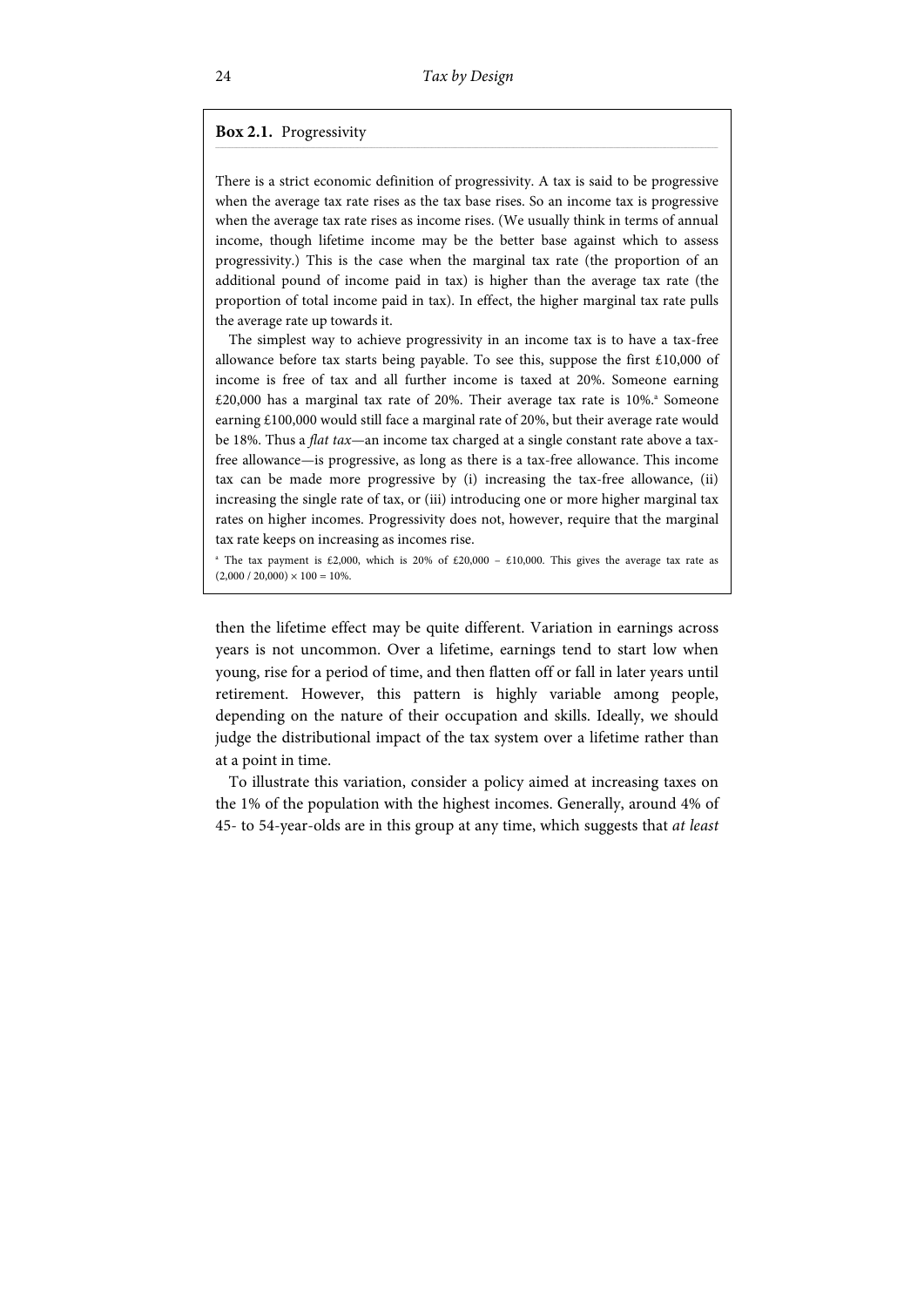|                     |                 | Position in 1991 |        |                                                       |        |     |
|---------------------|-----------------|------------------|--------|-------------------------------------------------------|--------|-----|
|                     |                 | <b>Bottom</b>    | Second | Third<br>quintile quintile quintile quintile quintile | Fourth | Top |
| 2008<br>Position in | Bottom quintile | 34               | 23     | 18                                                    | 15     | 10  |
|                     | Second quintile | 25               | 26     | 21                                                    | 18     | 11  |
|                     | Third quintile  | 18               | 22     | 21                                                    | 20     | 18  |
|                     | Fourth quintile | 16               | 17     | 21                                                    | 23     | 23  |
|                     | Top quintile    | 8                | 12     | 18                                                    | 25     | 38  |
|                     |                 |                  |        |                                                       |        |     |

**Table 2.1.** Position of individuals in the income distribution by quintile in 2008 in relation to 1991

Source: Department for Work and Pensions, 2010e, table 4.1 (BHC).

4% of people are in the highest-income 1% at some point in their lives.<sup>2</sup> Table 2.1 illustrates the point further by showing how people moved around the income distribution between 1991 and 2008. The population is divided into quintiles (fifths) from poorest to richest and the table shows how position in the distribution changed over the 17-year period. For example, whilst 34% of those in the poorest quintile in 1991 were also in the poorest group in 2008, 8% of them had made it into the top quintile by 2008 and a further 16% were in the second-richest group. Conversely, while 38% of those in the richest group in 1991 were still there in 2008, 10% were in the poorest quintile by then and 11% in the second-poorest.

These lifetime variations help to explain why the treatment of savings is so important when deciding how to tax—and why such attention is paid to the issue in this volume. People accumulate and run down savings and debts to smooth their spending over time and, as we shall see in Chapter 13, it is in principle possible to treat savings so as to approximate taxing people on their lifetime income.

While we might ideally like to know how people's lifetime tax payments vary according to their lifetime resources, we cannot usually observe either lifetime tax payments or lifetime resources. However, the use of current expenditure alongside current income can help in assessing the degree of redistribution achieved by the system. If people borrow and save to maintain

<sup>&</sup>lt;sup>2</sup> Source: Our calculations based on Brewer, Saez, and Shephard (2010).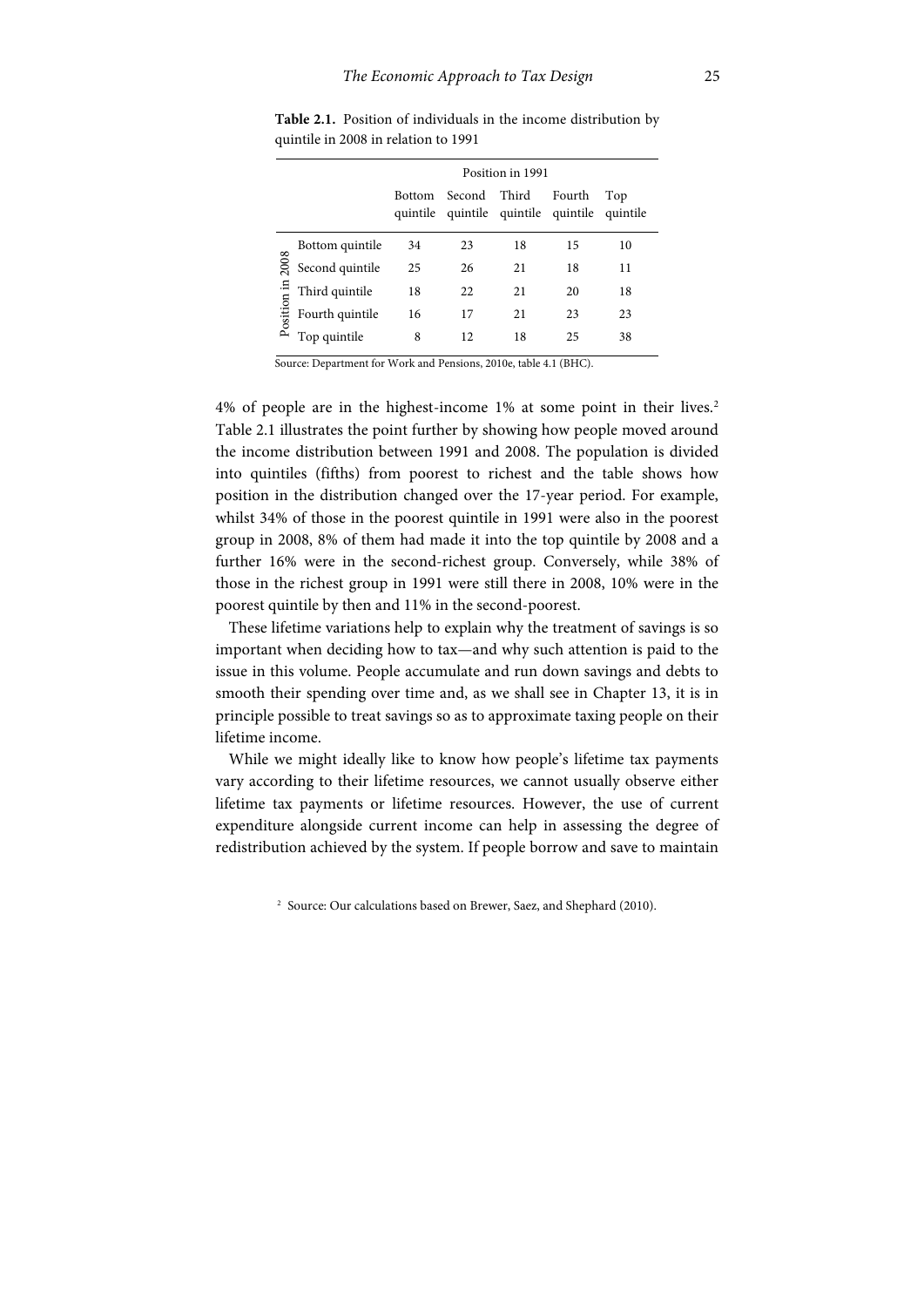a stable level of consumption in the face of varying income, then current expenditure may be a better guide to lifetime resources than current income. Of course, consumption needs also vary over the life cycle. Often, current income and current expenditure provide complementary indicators; much can be gained by looking at both and considering what each measure reveals. As well as the use of income or expenditure to assess whether a household is 'rich' or 'poor', we must also consider whether to assess the household's tax payments as a proportion of its income or its expenditure. It can be misleading to look at current payments of all taxes as a percentage of current income: in general, a better guide to the lifetime distributional impact is to look at income taxes as a percentage of current income and expenditure taxes as a percentage of current expenditure. In the absence of data on whole lifetimes, snapshots of current income and expenditure must be used judiciously to give a rounded impression of the distributional impact of taxes.

In assessing progressivity, we should also look at the impact of the system as a whole rather than at its individual components. This assessment should include welfare benefits and tax credits because it is the overall effect of the tax and benefit system that matters. Making the system as a whole progressive does not require every individual tax to be progressive. Different taxes are designed to achieve different ends. Some current taxes are quite regressive—taxes on tobacco, for example—because they are intended to achieve a different purpose, not progressivity. This is an issue we return to in Chapters 6 and 9, where we consider the structure of VAT and argue that zero-rating goods consumed disproportionately by poorer households is not a good way to achieve progressivity in the tax system as a whole.

A further issue concerns the need to think about whether to judge the redistributive effect (and other effects) of taxes on an individual or a household basis. Economics has developed a comprehensive theory of individual behaviour. But most people live in households—with spouses, partners, children, or parents. Over time, the structure of households is fluid because of birth, death, and break-up. This poses difficulties for tax design. Current UK practice is not consistent: income tax and National Insurance contributions are levied on individuals, while benefits and tax credits are paid to households. Economic theory has similar difficulties in reaching a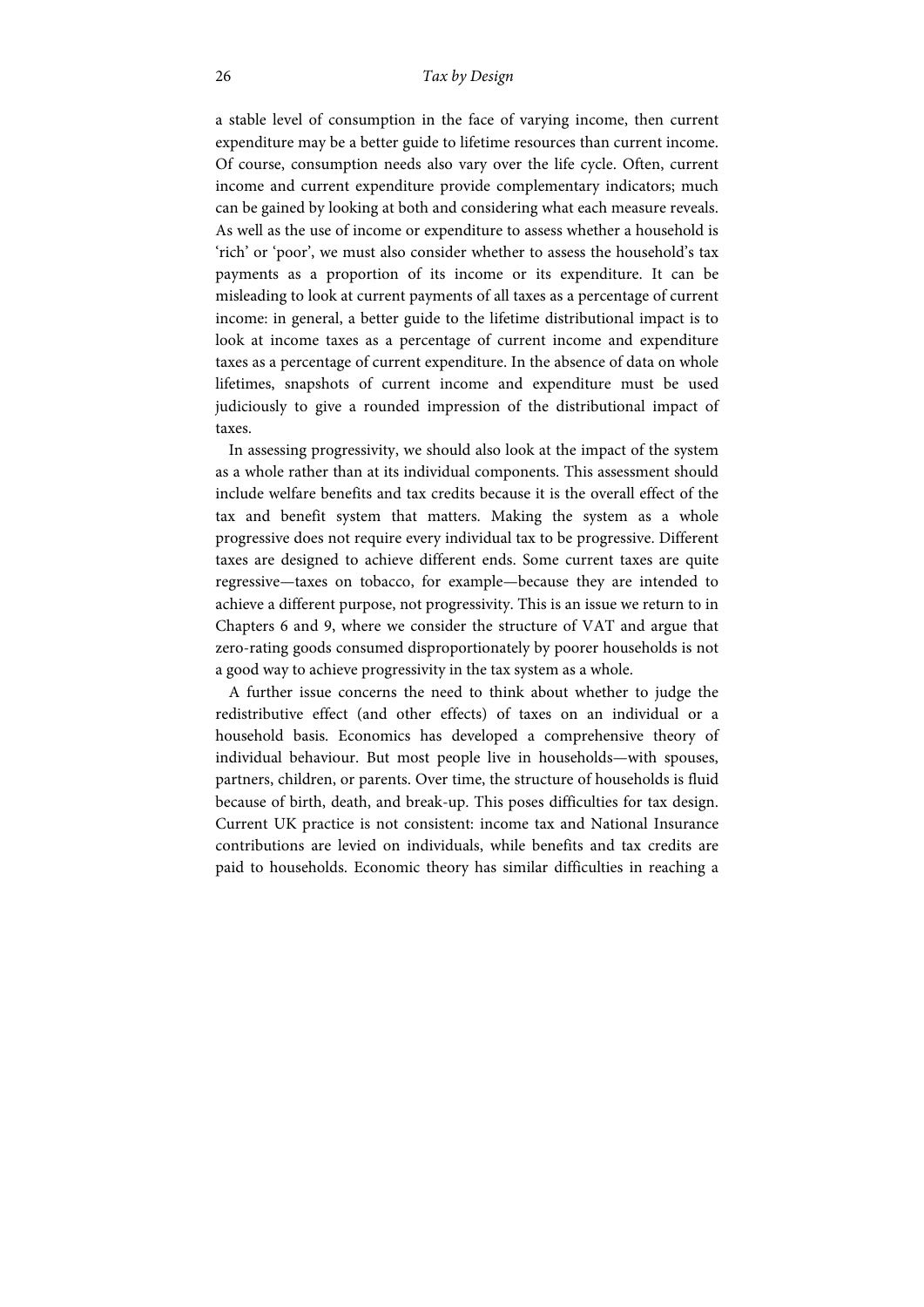consensus on the right approach.<sup>3</sup> The issues that are raised by the individual/household distinction cannot be easily resolved. We consider them a little more in the context of direct taxes and benefits in Chapters 3 and 5.

# The Burden of Taxation

An even more fundamental question regarding the redistributive effect of taxes relates to how we assess who is actually bearing the economic burden of the tax. That need not be the person or organization that makes payment to the tax authority. Nor need it fall on the statutory bearer—the person or organization legally responsible for the tax. To illustrate the difference between these two concepts, note that under the Pay-As-You-Earn (PAYE) system in the UK, the worker is the statutory bearer of income tax, but the firm remits the tax. The allocation of the statutory burden of taxation among taxpayers is called the legal incidence. The legal incidence of a tax can be very different from the economic incidence or who bears the burden. An individual bears the burden of a tax to the extent it makes him or her worse off (that is, causes a loss of welfare).

The fact that income tax is remitted by employers does not alter the fact that at least part of the economic incidence falls upon employees. Similarly, although employers and employees formally pay separate National Insurance contributions on the employees' earnings, the eventual economic incidence of the contributions is likely to be the same. Employers make decisions based on the total cost of each employee, and employees are interested in their salary after tax. In the long run at least, the allocation of National Insurance contributions between employee and employer should make no difference to the number of people the employer chooses to employ or the after-tax wage of the employee.

In many cases, the economic incidence of a tax can be hard to identify. For example, when the excise duty on alcohol is increased, the price of drinks in the shops need not rise by the amount of the tax increase. Firms that produce and supply alcohol may choose to absorb part of the tax increase and only pass a fraction of it on to consumers. Or consider stamp duty on the sale of a house. It is natural to assume that, since stamp duty is paid by the purchaser,

<sup>3</sup> The literature is surveyed by Apps and Rees (2009).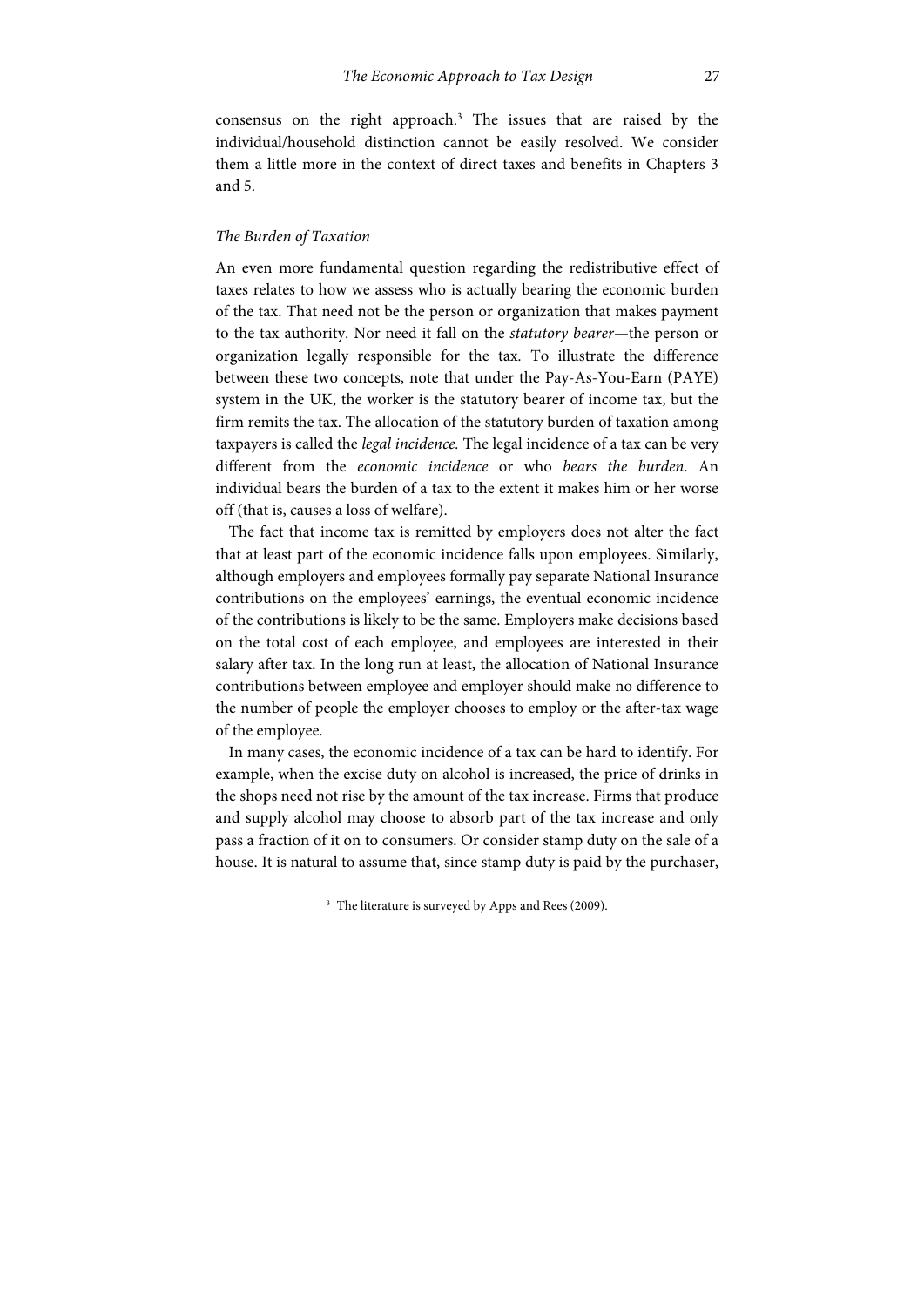it does not make the seller any worse off. But this is wrong. Suppose there is a completely fixed supply of houses. The price of a house will then be determined by demand—the willingness of buyers to pay a certain amount. Imposing stamp duty will not change the total (price plus stamp duty) that buyers are willing to pay, so the price must fall: the economic incidence falls on the seller of the property, not the purchaser.

Allocating the economic incidence between firms and consumers is only the first step of the analysis. The second step follows from observing that firms are just legal entities and enjoy no economic well-being beyond that of their customers, employees, and shareholders. The impact of any tax paid by a business—either in the sense that the tax is remitted by the business or in the sense that it is the statutory bearer of the tax—can be traced ultimately to a reduction in the economic welfare of the owners of the business, the suppliers of capital and other inputs to the business, and/or the employees. So, even though the first step allocates part of the incidence to firms, the burden must ultimately be borne by some combination of customers, employees, and shareholders. The final distribution of the burden is nearly always unclear to the individuals concerned, and often difficult for economists to determine. This no doubt helps explain why, in virtually all countries, the statutory liability of employer social insurance contributions is much greater than that of employee contributions, and why taxes on firms are often seen as 'victimless'. They are not. They are in the end paid by customers, employees, and shareholders. We cannot emphasize this point too much.

# **2.1.2. The Effect of Taxes on Economic Output and Efficiency**

Prices play a central role in the modern market economy, as signals that reflect and guide the decisions of consumers and producers. Taxes disrupt these signals by driving a wedge between the price paid by the buyer and the price received by the seller. For example, income tax means that an employer pays more for an hour of work than the employee receives for it, while VAT means that a retailer receives less for a product she sells than her customer pays for it.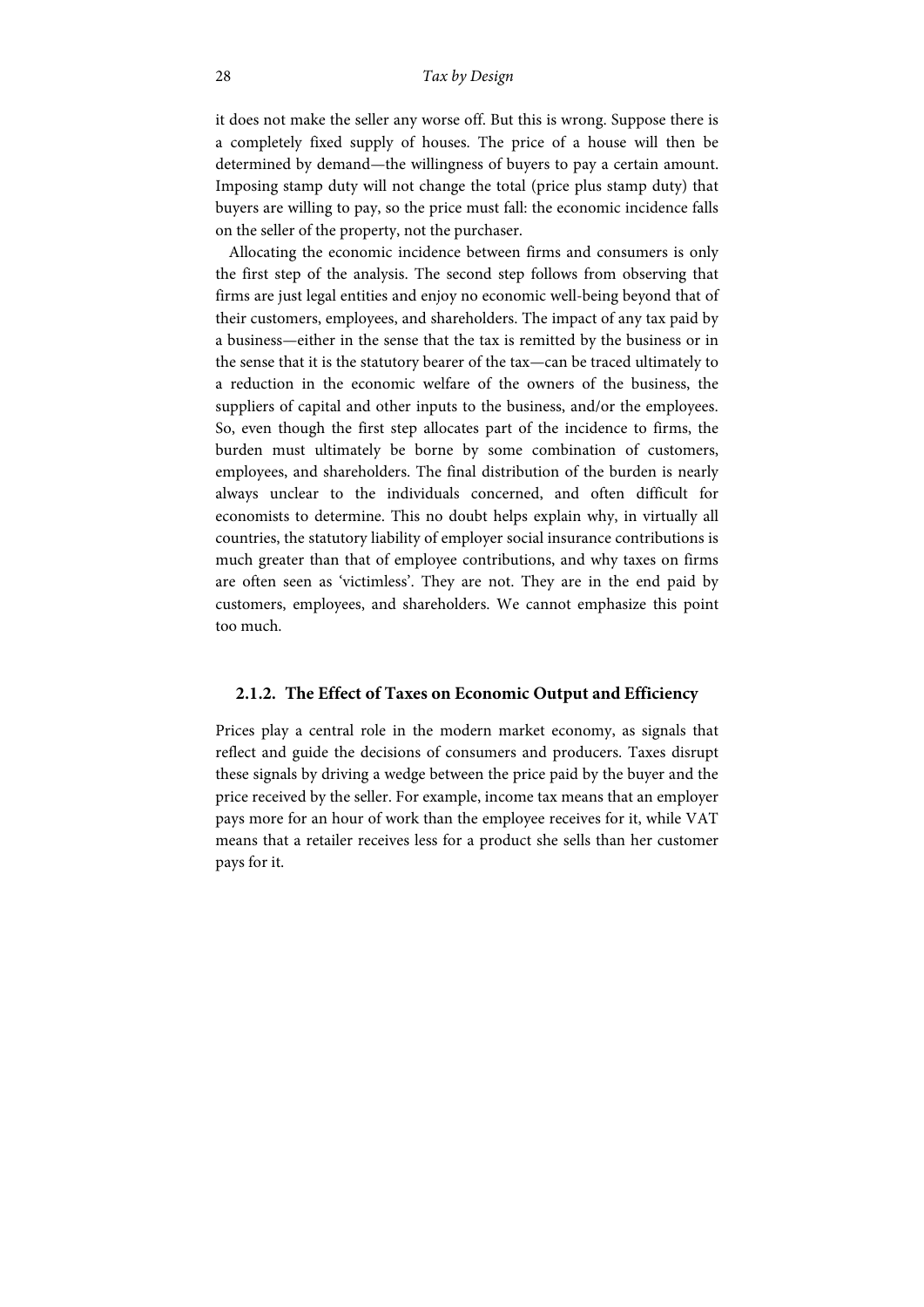By increasing prices and reducing quantities bought and sold, taxes impose losses on consumers and producers alike. The sum of these costs almost always exceeds the revenue that the taxes raise—and the extent to which they do so is the deadweight loss or social cost of the tax. A key goal for tax design is to reduce the deadweight loss of the system as a whole as far as possible.

The size of the deadweight loss is related to the elasticities of demand and supply for the item being taxed—in other words, the extent to which demand and supply respond to changes in price.<sup>4</sup> The more elastic is the demand for a product with respect to its price, the more a given tax increase will reduce demand for it. High elasticities therefore mean large deadweight losses for a given change in tax.

There are generally two channels through which tax changes influence behaviour: the income effect and the substitution effect. Consider the impact of an increase in a tax on earnings on people's work decisions. The tax will reduce the income that people receive for a given number of hours of work, encouraging them to work more to limit any decline in living standards. This is the income effect. But the tax will also make an hour of work less attractive relative to an hour of leisure than it had been previously, encouraging people to work less. This is the substitution effect. The two effects work in opposite directions. For any individual tax change, it is impossible to say a priori which will dominate. But for revenue-neutral changes to taxes, income effects will tend to roughly balance out on average: money given away to some people must be matched by money taken from others, so a positive income effect for one group will be offset by a negative income effect for another (though it is possible that one group might be more responsive than the other). Substitution effects will not necessarily balance out in this way.

In addition, most empirical work<sup>5</sup> suggests that it is the substitution effect that dominates. So additional taxes on labour earnings typically reduce hours of work. But the strength of these effects differs between different types of worker. Often they affect behaviour less at the intensive margin—whether to

<sup>4</sup> If an increase in price prompts no change in behaviour, then the elasticity of that behaviour with respect to price is 0. If a price change leads to a behavioural change of the same magnitude—e.g. a 10% increase in the price leads to a 10% fall in demand—then the elasticity has value –1. An elasticity of –0.1 means that a 10% increase in price reduces demand by only 1%.  $\blacksquare$ <br><sup>5</sup> See e.g. Blundell and MaCurdy (1999) and Meghir and Phillips (2010).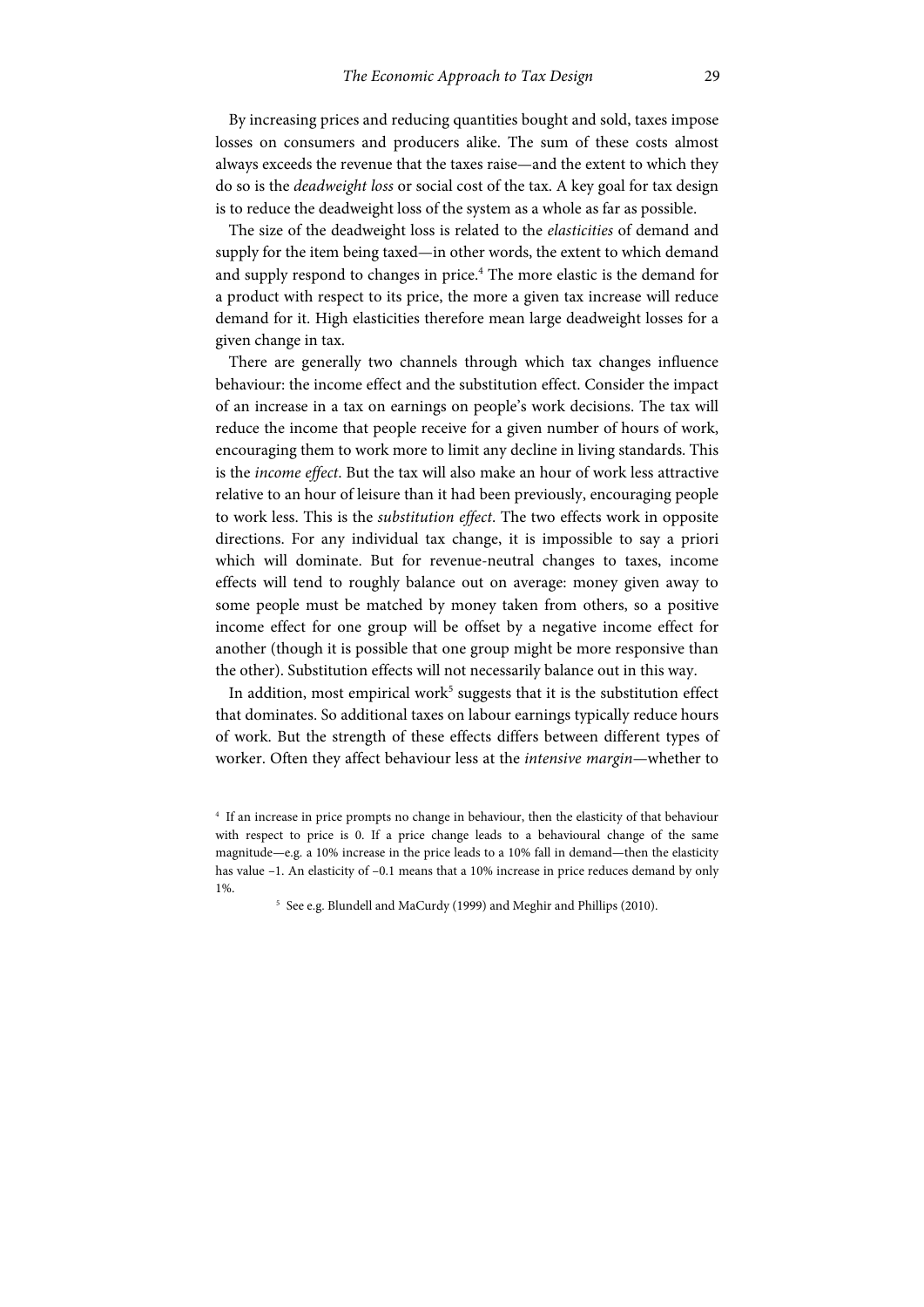work slightly more or less—than at the extensive margin—whether to undertake paid work at all. This is an important insight which we dwell on in the next chapter.

It is not just income taxes that have income and substitution effects on decisions about working. The introduction of a uniform VAT means that less can be purchased with any given income (giving rise to an income effect) and that each hour of work can purchase fewer goods (leading to a substitution effect). What matters in deciding whether and how long to work is what can be purchased with the earnings received. So increasing taxes on goods and services reduces the pay-off to working more in the same way that increasing direct taxes does—a fact sometimes overlooked by those who argue we should move away from income tax and towards indirect taxes to preserve work incentives.

Measuring these effects is crucial if we are to assess the impact of tax changes. In general, we would want to levy taxes at higher rates where they will have less effect on behaviour. If there are groups of people who respond to high tax rates more than others, then we might want to shape the tax system accordingly. A 'one size fits all' tax system is economically costly when people respond differently to tax changes. The question is whether the benefit of designing the tax system in a more tailored way outweighs the operational and compliance costs of a more complicated system. One needs to be sure that all the possible behavioural effects are well measured and then trade off the gains from differentiation against the costs. In many circumstances, there is sense in demanding a high standard of proof that divergences from uniform treatment are worthwhile.

Importantly, taxes can have long-term or dynamic effects as well as immediate effects on behaviour. We know, for example, that higher petrol taxes have more effect on petrol consumption and less effect on miles driven in the long run than they do in the short run, because people respond by demanding more fuel-efficient cars and manufacturers respond by supplying them. We know rather less about the dynamic effects of some other important policies. For example, benefits supporting low earners, such as the Working Tax Credit in the UK, are effective at getting more people into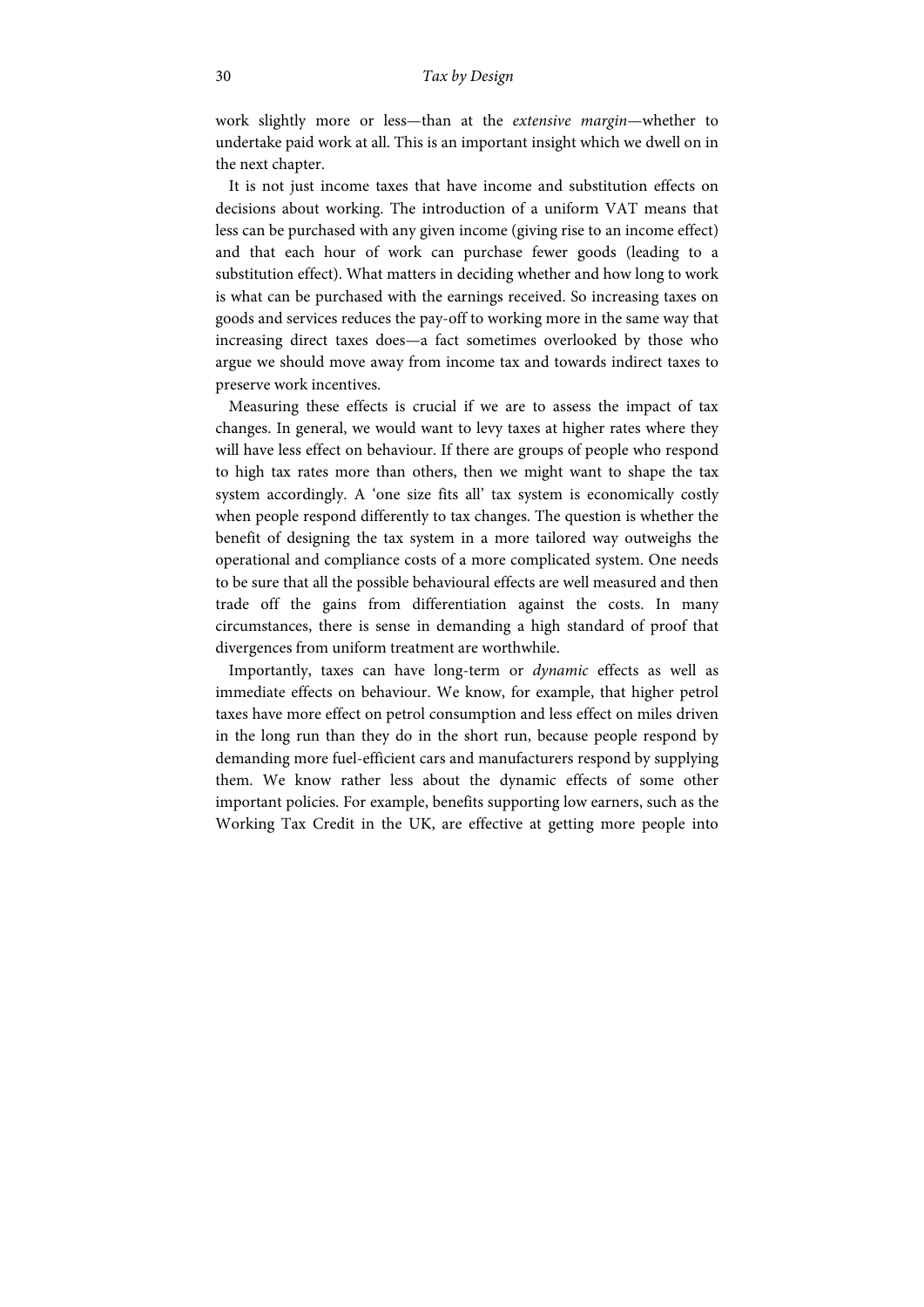work in the short run. But what effect do they have in the long run, perhaps by influencing the decisions people make about education or training? We know little about these effects and they may be more significant than many of those that we do understand much better.

That there are major effects of taxes on behaviour is undeniable. This fact has led economists to think about the potential for two sorts of taxes that should not have these effects—lump-sum taxes and taxes on economic rents:

- Lump-sum taxes are taxes liability to which cannot be altered by any change in behaviour. In principle, the liability to a lump-sum tax can be linked to any unalterable individual characteristic (such as a taxpayer's age or some measure of inherent ability). In practice, such characteristics tend to be either undesirable as the sole basis for determining someone's liability or impossible to define or measure. Levying the same lump-sum tax on everyone is, in principle, feasible, but the lack of any link between the tax and ability to pay renders it politically unattractive, to say the least (even though we should care about the redistributive consequences of the tax system as a whole rather than of any individual component of it). Public reaction to the UK community charge, to give the poll tax its official title, is a graphic illustration of this point.
- Taxing pure economic rents does not create a distortion. An economic rent arises when a resource generates a high return relative to its next-best use. When a rent arises, taxing it should not alter behaviour, since only the excess income over the next-best use is taxed. Rent is most often associated with the return to land. Land derives its value from its location and this makes the return to owning land attractive to tax, because the owner cannot move it elsewhere. We address the issue of the taxation of land value in Chapter 16. Rents may also arise from the right to extract scarce and valuable natural resources and among innovators, artists, sports stars, and firms with recognizable brands.

Neither lump-sum taxation nor the taxation of rents is a terribly helpful guide to most policymaking. The fact is that most taxes will alter behaviour and reduce both welfare and economic output.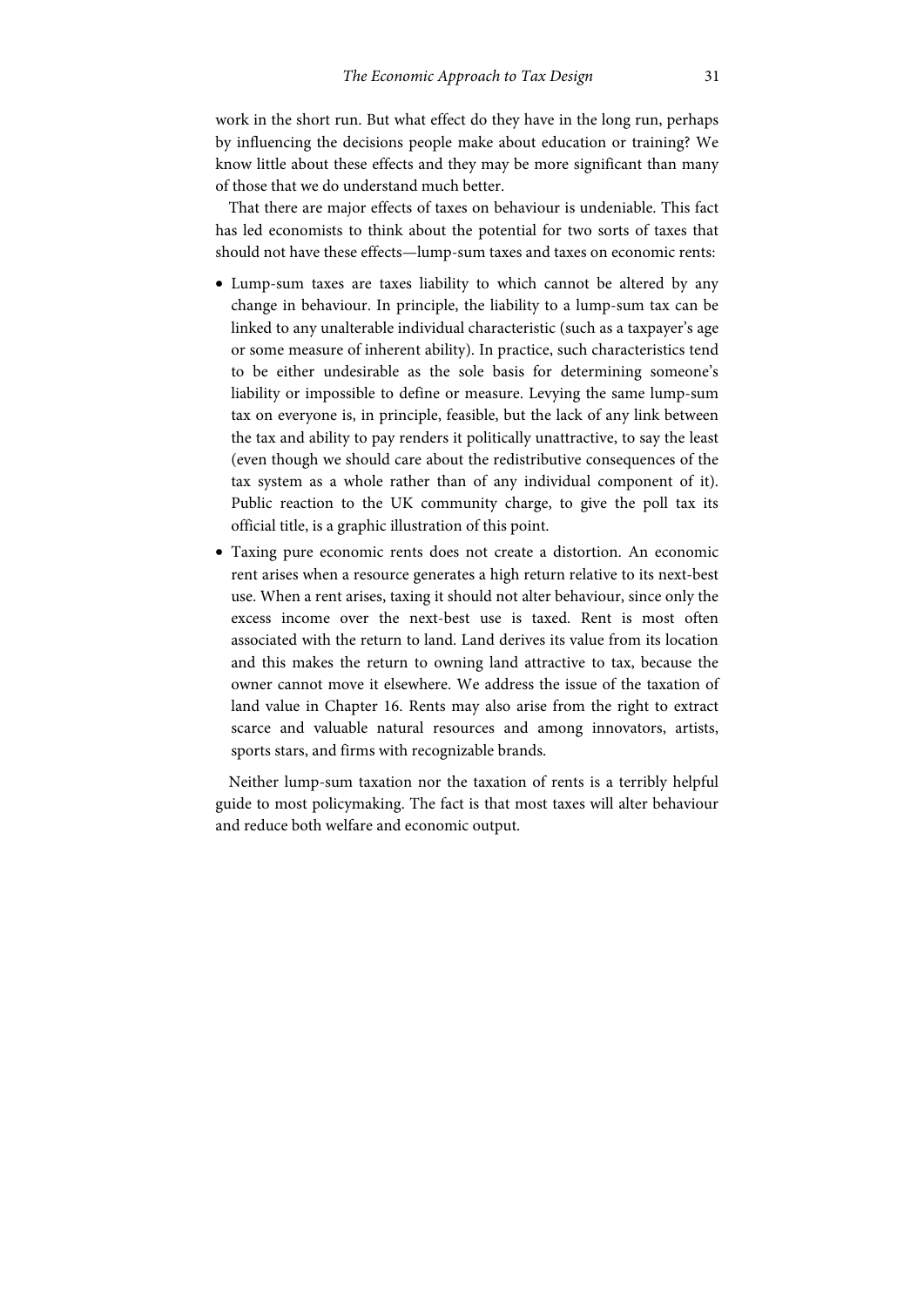# **2.1.3. Taxes Designed to Change Behaviour**

In general, taxes reduce welfare. But there are situations in which taxes are deliberately used to change behaviour in order to promote welfare. Environmental taxes designed to tackle spillovers, or externalities, are the most obvious examples. Where one economic agent imposes costs (or indeed benefits) on others and does not take account of those effects when deciding on his actions, the tax system can be used to ensure that he 'internalizes' the costs he imposes. In other words, one can use a tax to provide a price signal which would otherwise be absent. It is because the tax can stand directly in place of a market price signal that taxation can be a particularly efficient way of dealing with externalities. We discuss these issues in some detail in Chapter 10 and with specific reference to climate change and to motoring in Chapters 11 and 12 respectively.

It is not just with respect to reducing environmental damage that taxes are used to alter behaviour. Excessive drinking can cause costs to society, and most countries impose taxes on alcohol well above the usual rates of consumption tax. High taxes are also imposed on tobacco. In fact, particularly in the case of tobacco, these taxes are not wholly, or perhaps even largely, designed to reduce harm to others. They are imposed in recognition of the harm that individuals can do to themselves, particularly in the face of addictive substances.

There is also likely to be a large dose of straightforward paternalism in such taxes. Governments (rightly or wrongly) do take a view as to how they would like their citizens to behave and adjust tax systems accordingly. This may be the best explanation for the zero-rating of books for VAT purposes in the UK.

Some actions by individuals or companies can also create benefits for the wider economy that are not recognized in the price signals they face. Again the tax system can help to compensate for the absence of such price signals. A good example is the R&D tax credit, which is found in a number of countries and provides a subsidy to companies investing in research and development (R&D). Any one company's R&D is likely to create positive spillovers for the rest of the economy. But companies won't take that into account in making their own decisions. A tax incentive might give them the price signal to do an amount of R&D closer to that which they would have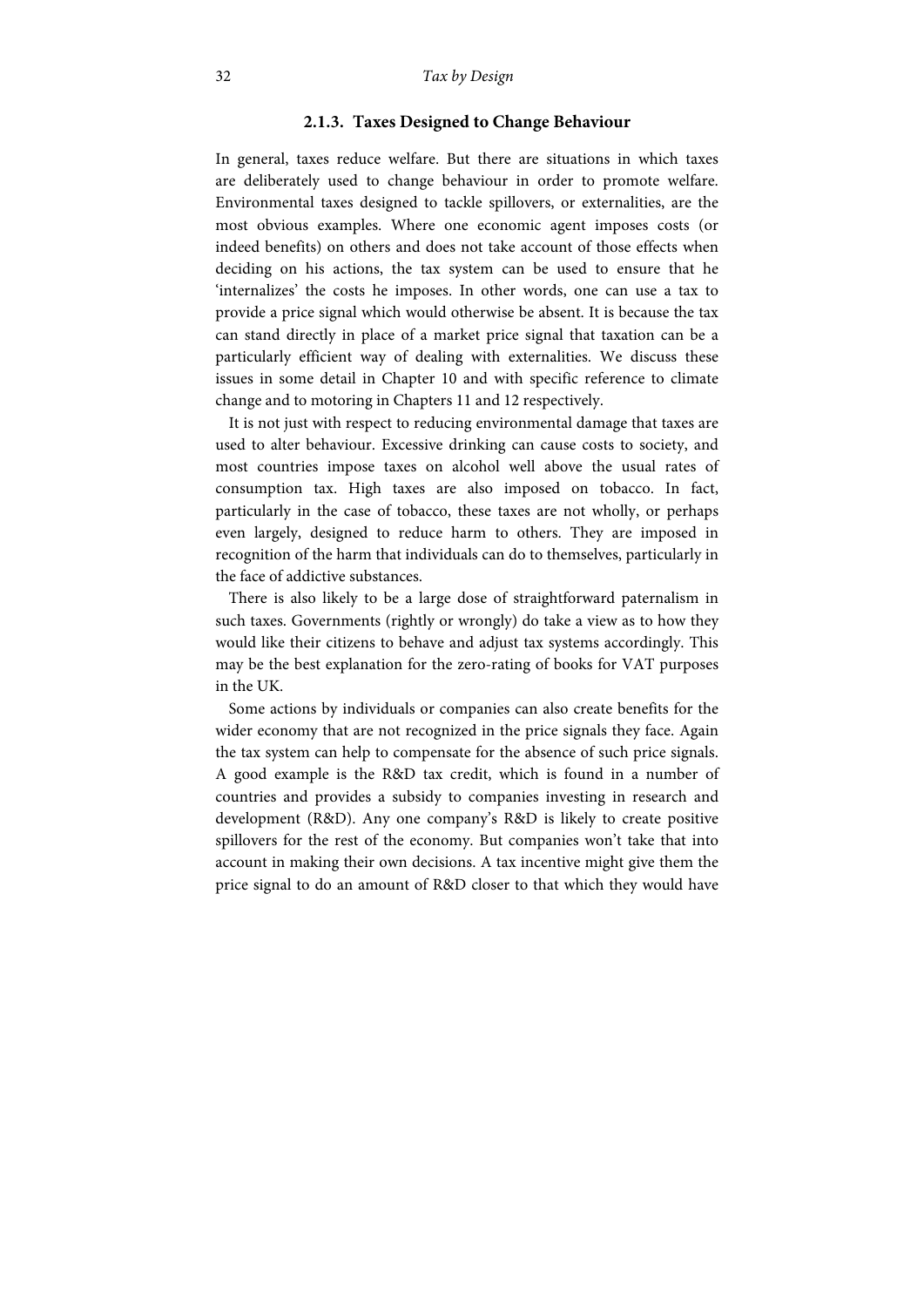done if they were taking account of the positive spillover effects of their own decisions. Tax systems that recognize these sorts of spillovers effectively may have quite significant effects on growth and welfare. As we suggest in Chapter 12, for example, there are potentially large environmental benefits associated with a tax system better designed to capture the externalities associated with driving.

# **2.1.4. A Fair and Transparent Tax System**

Whether the tax system is seen as 'fair' is not simply a question of redistribution. Fairness of procedure, fairness with respect to legitimate expectations, and fairness in treating similar people similarly also matter:

- A tax system is more likely to command respect, and so be widely accepted, if the process that determines tax levels and structures is seen to be fair. This is what we mean by fairness of procedure. The process and institutional context for tax policy matter, not just because they are likely to determine the outcome, but also because they affect how that outcome is perceived and even how well it is complied with. A process of policy determination is needed that ensures that even those who lose out accept the legitimacy of the outcome. Workable democratic procedures have this at their heart and are supported by a process of debate and consultation. We do not spend much time on this issue in this volume, but its importance should not be underestimated.
- Another sort of fairness, which can be related to this concept, is that of fairness with respect to legitimate expectations. Tax changes that impose unexpected losses relative to previous expectations can be perceived as 'unfair'. This is most often true of capital taxes, which, for example, might reduce the net expected capital gain from an asset, or indeed might reduce the value of assets into whose value a particular expectation of the tax rate has been capitalized. In fact, any tax change can have this kind of effect my investment in my own human capital may become less valuable as a result of an increase in income tax, in just the same way as my house may become less valuable as the result of a tax change. While legitimate expectations matter, effects of this kind can be very hard to avoid and have to be weighed in the balance against potential longer-term benefits.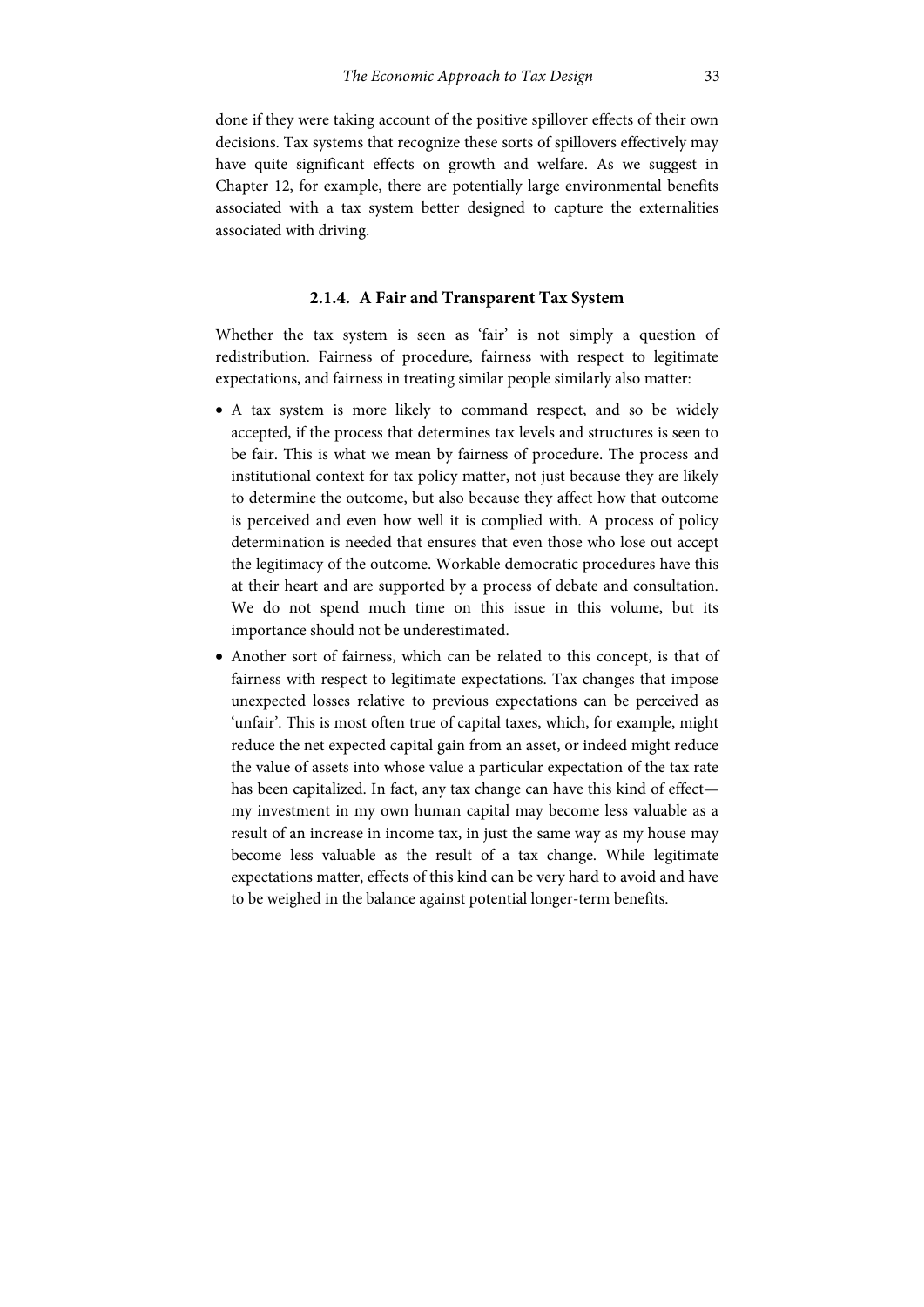• More closely related to the idea of distributional fairness is the notion that the tax system should treat similar people in similar ways. This has been dubbed horizontal equity by economists. The difficulty with applying this concept in practice is defining similar individuals, and different countries define them in different ways. For example, the UK taxes individuals with similar earnings in similar ways whether or not they are part of a married couple. In contrast, the US taxes married couples with similar earnings in similar ways regardless of how individual earnings are split between the partners.

It is not even obvious that the tax system should treat people with similar levels of earnings in similar ways. If one person can earn £500 a week in 20 hours, then she is better off than someone who needs to work 40 hours to earn the same amount. Perhaps she should pay more tax. People also differ in their needs—perhaps because of health status or number of dependent children—and tax systems might reasonably differentiate accordingly. In France, for example, the number of children influences the amount of tax paid.

Ideas of fairness can also be applied to the range of economic activities that are taxed. A neutral tax system—one that taxes similar activities similarly avoids giving people encouragement to shift from high- to low-taxed activities in a way that is economically costly. It also avoids discriminating between people who make different (but inconsequential) choices. There is unlikely to be any legitimate case for taxing silver cars at a higher rate than blue cars—that seems simply unfair. There are aspects of different VAT rates in the UK tax system which can also be seen as unfair. Those who like biscuits (subject to VAT) are in this sense unfairly treated relative to those who prefer cakes (not subject to VAT). Neutrality between goods can promote fairness as well as efficiency.

None of these senses of fairness is absolute. More or less any tax proposal will face some charge of unfairness viewed from some perspective. But this is best dealt with by trying to be open and transparent about the arguments and evidence that underpin the proposal. Tempting though it may be to disguise who gains and who loses, in the long run the cause of sensible reform is best served by being honest about the objectives and consequences of what is being proposed. This is among the reasons for seeing transparency as an important part of a good tax system. Lack of transparency can easily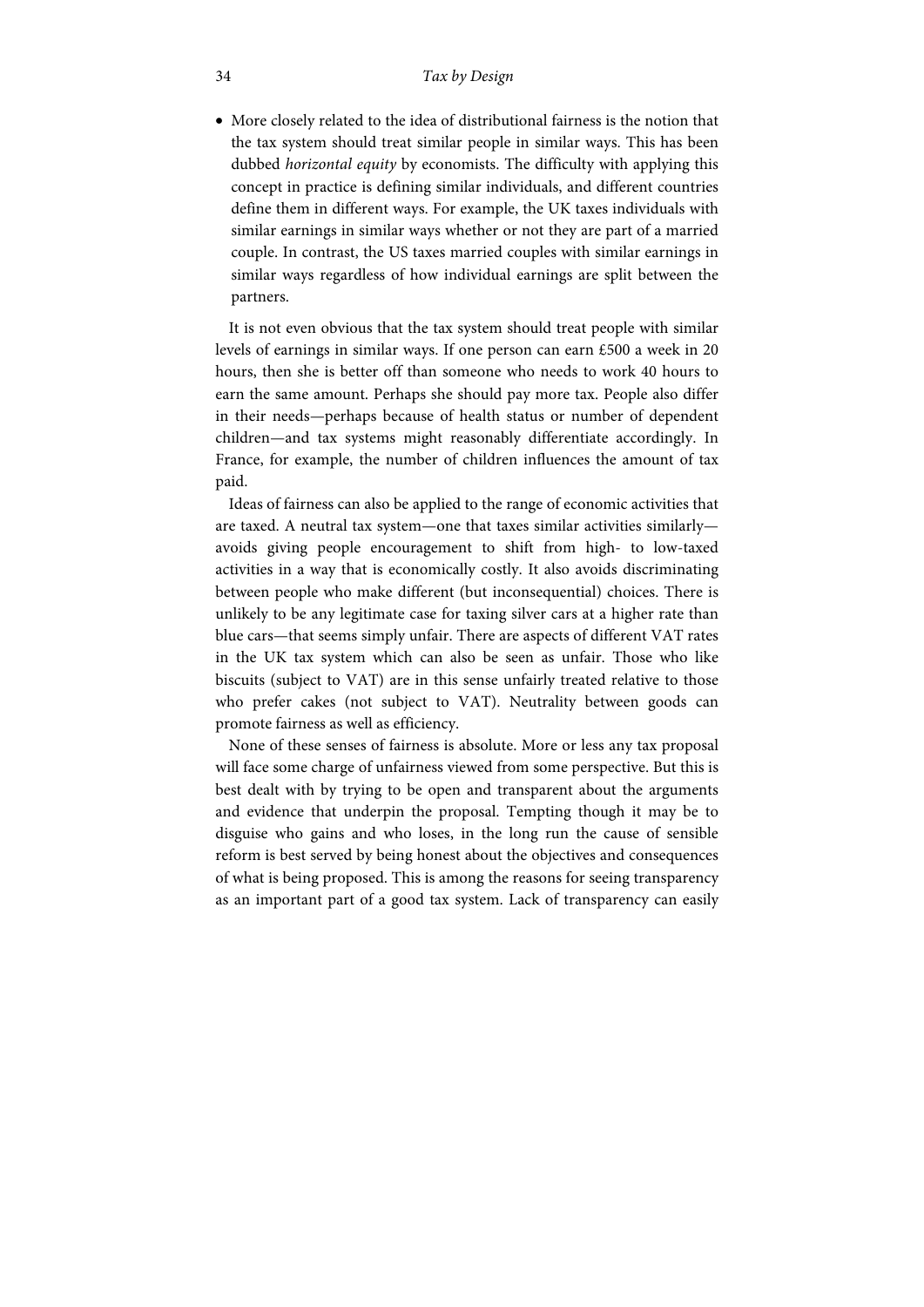lead to poor process, to outcomes that lack fairness in some dimension, and eventually to a lack of legitimacy, which can fuel non-compliance.

#### 2.2. ACHIEVING AND TRADING OFF OBJECTIVES

We want a tax system that does not unnecessarily discourage economic activity, that achieves distributional objectives, and that is fair, transparent, and administratively straightforward. How can we achieve these outcomes and how should we trade them off? In particular, how should we think about balancing efficiency loss against equity?

The question of how to trade off these objectives is the subject of optimal tax theory, to which we come in the next subsection. We then look at three 'rules of thumb'—neutrality, simplicity, and stability—which might help to guide the design of a tax system. We distinguish these from the basic criteria for a good system because, whilst generally likely to be desirable, these are not ends in themselves in the way that progressivity and efficiency are goals of the system. Rather, they are instrumental guidelines, the following of which is likely to help achieve the final goals.

Before delving into these issues, though, it is worth stressing one point which will be crucial to the messages in much of this volume—that in achieving the overall objectives of the tax system, it is important to consider all taxes (and transfer payments) together as a system. It is the redistributive impact of the system as a whole which needs to be measured and judged. Not every tax needs to be progressive.

# **2.2.1. Optimal Taxation and Social Welfare**

Economists have expended much effort in the study of 'optimal taxation'. Much of this work is abstract and mathematical, and this volume is not the place for a detailed exposition of optimal tax theory.<sup>6</sup> Nevertheless, it is important for the approach taken here. It provides a methodology for designing tax systems to achieve the best outcome given the constraints

<sup>6</sup> For which see e.g. Tuomala (1990).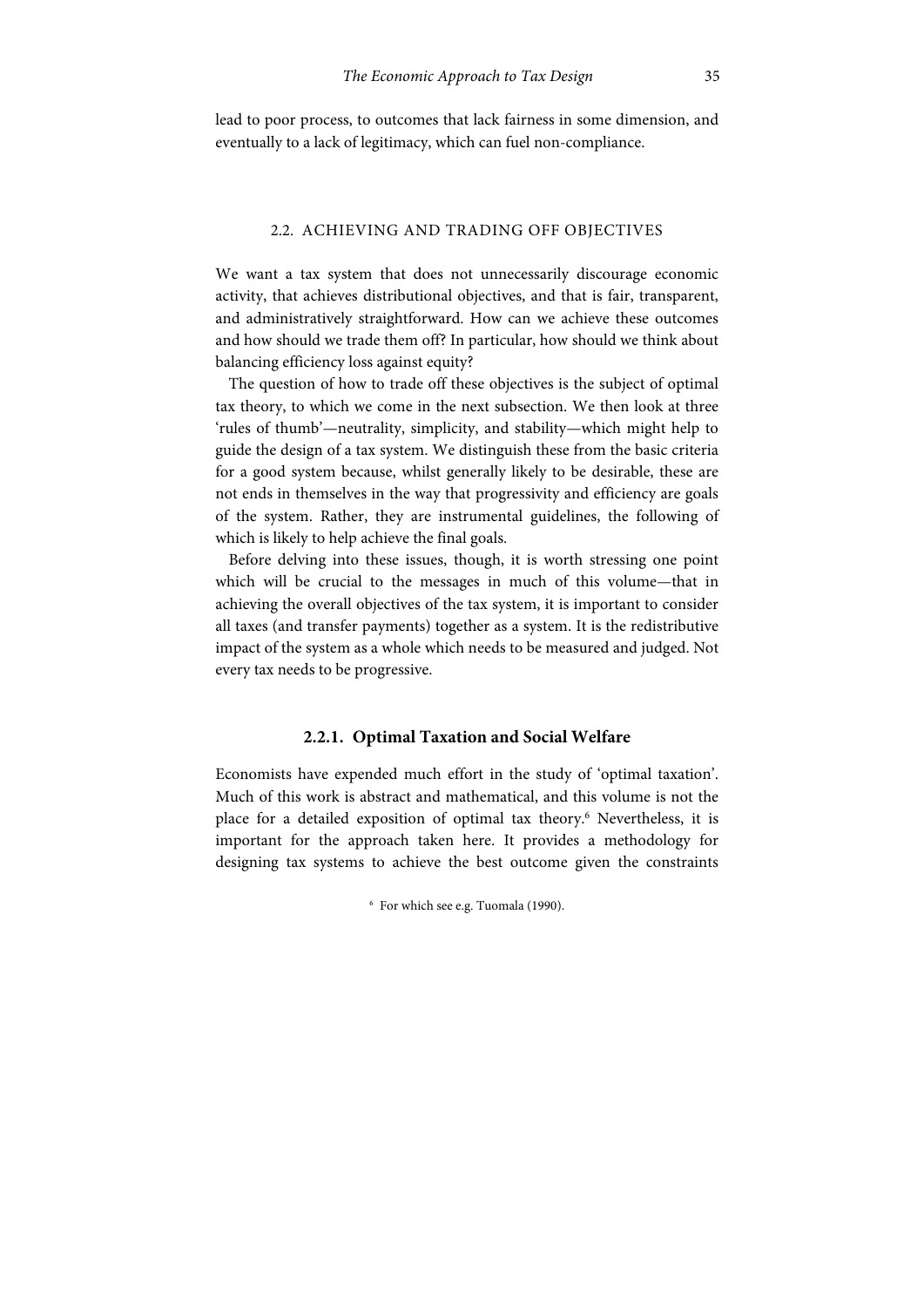faced by the government. As such, it is the foundation of the idea of 'tax by design'.

Optimal tax theory is all about the choice of a system of taxation that balances efficiency losses against the government's desire for redistribution and the need to raise revenue. It provides a way of thinking rigorously about these trade-offs, and ensuring that value judgements reflecting concerns about income distribution and well-being are made explicit while the efficiency costs of achieving that redistribution are properly taken into account. The seminal theoretical work in this area<sup>7</sup> was carried out some years ago—in the early 1970s—but its impact on practical tax design continues to build, along with important developments in both theory and applications. The theory of optimal taxation begins by clarifying the objectives of policy and identifying the constraints under which it operates. The tax system that best achieves the objectives whilst satisfying the constraints is identified as the optimum.

What matters for these value judgements is the effect of the tax system on welfare rather than only on income. With a revenue-neutral reform, our judgement of the effects will depend upon the weights we give to the welfare of people at different points in the income distribution. The resulting changes in tax liabilities will redistribute income from some points in the distribution to others and this will be welfare enhancing only if we weight welfare gains to the recipients more strongly than we weight welfare losses from the losers. If we care more about the welfare of the poor than the rich, then, other things equal, we will prefer a world in which the rich pay more tax. How much more will depend on how much we care about inequality.

We also need to evaluate behavioural changes induced by changes in tax rates. In general, welfare is lost by taxing someone who responds to that tax by reducing their work effort or by putting effort into reorganizing their affairs to reduce tax payments. These behavioural responses constrain what can be achieved via the tax system. There are costs associated with work, but if individuals would have chosen to work in the absence of taxation, then the benefits of work must outweigh those costs, and reduction in work effort as a result of taxation is welfare reducing. This loss of welfare is referred to as the deadweight loss or excess burden of taxation. It too has distributional aspects

<sup>7</sup> Mirrlees, 1971.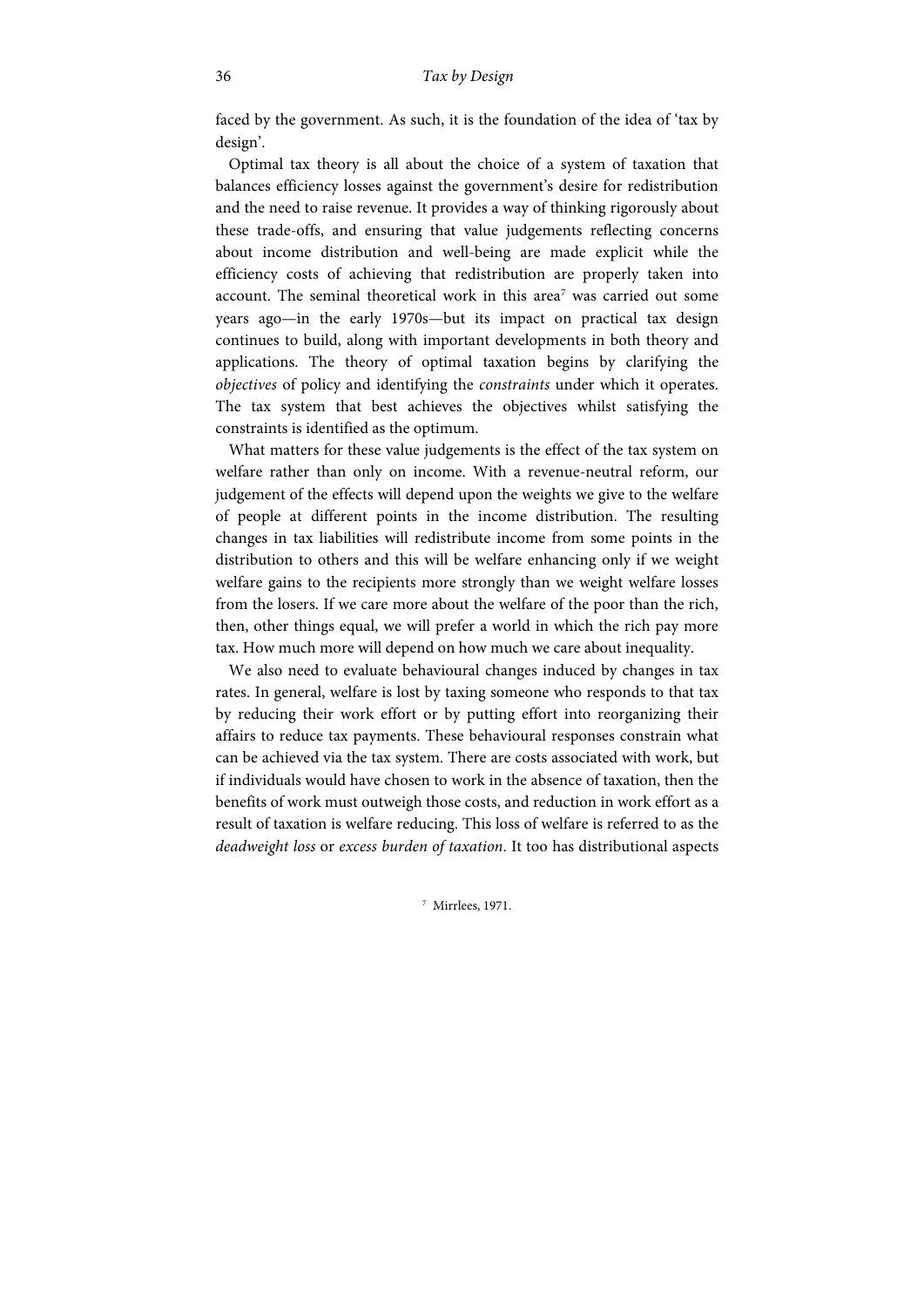since the magnitude of the deadweight loss will differ across the income distribution. We can assess the magnitude of the deadweight loss at any point by considering how much more tax we could have raised from individuals at that point without leaving them worse off if, hypothetically, we had had the information needed to raise those taxes without basing them on income. The size of that loss will depend both on those individuals' wages and on the responsiveness of their behaviour to tax changes. A beneficial tax reform is one that has a positive impact on social welfare taking all of these effects into consideration.

It is worth being a little more concrete about how optimal tax theory helps to inform views about the best system.

Consider the structure of tax rates on labour earnings. A good deal of the concern about progressivity in the tax system is motivated by the fact that inequality is primarily determined by disparities in employment opportunities. A progressive system will set taxes on earnings at higher levels for higher earners. Such higher tax rates impose distortions and disincentives. But these need to be balanced against the gain in achieving progressivity. Just how far tax rates can be raised depends on how responsive earnings are to tax changes. And, as we have already seen, we may want to vary tax rates where some groups are known to be more or less responsive to taxation over the life cycle. An income tax system is optimal when the gain through desired redistribution, and raising revenue, is offset in an optimal way against the cost induced by lowering labour earnings.

Optimal taxation also helps in thinking through the right structure of tax rates on goods and services. The principle is the same as for labour earnings. There are distortions induced by taxes but there are also distributional effects. But optimal tax theory does not always support taking the latter into account by differentiating rates on commodities. And this is a perfect example of why the systemic view is important. If taxes on earnings are well designed, then they can do the heavy lifting as far as achieving progressivity is concerned.

We need to approach the taxation of savings with a similar mindset. Higher earners tend also to be higher savers. But this does not automatically imply that they should face a higher tax rate on their savings. That again depends on looking at the system and assessing whether progressivity can be achieved in a more efficient way by adjusting the rate schedule. In general,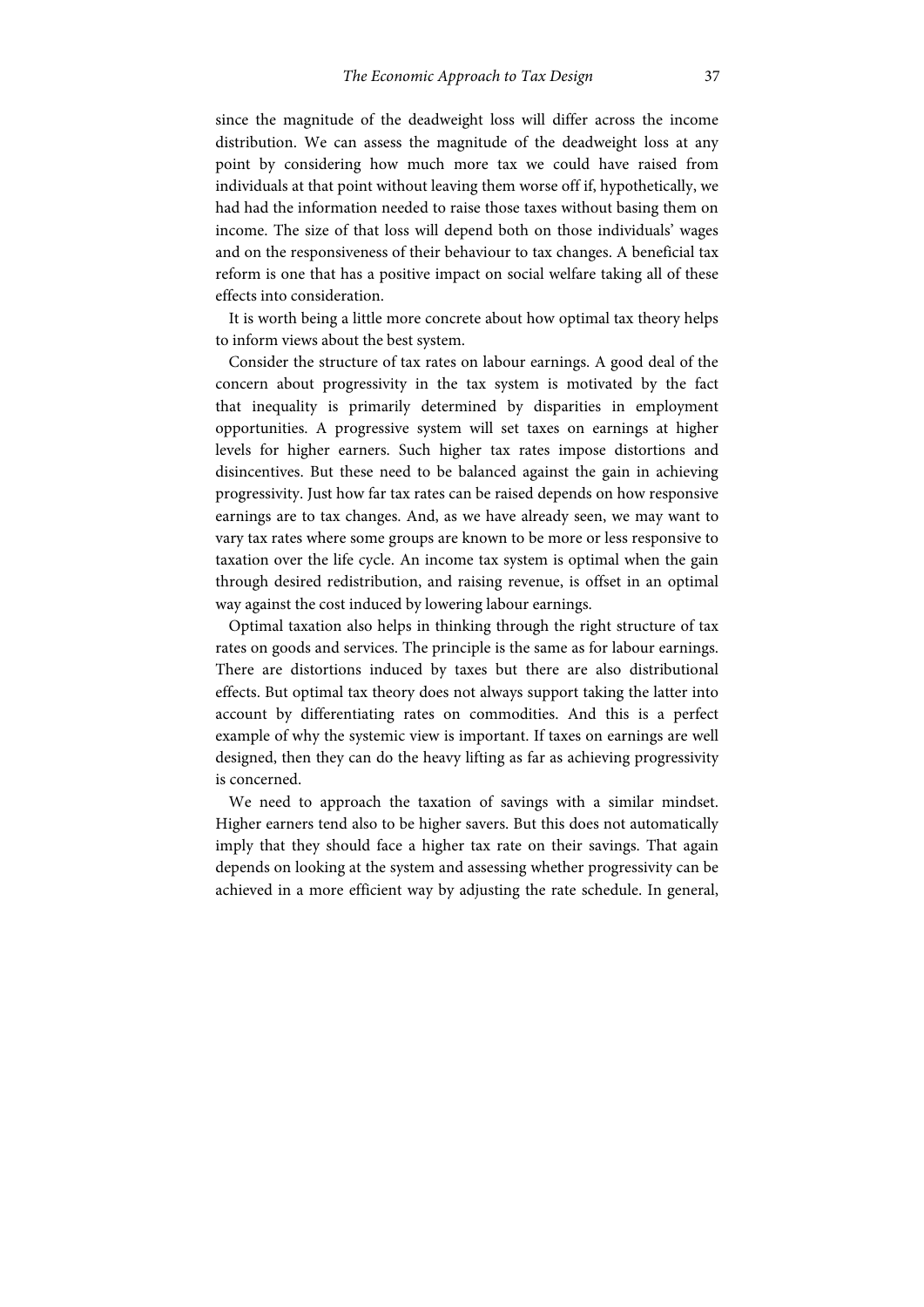taxing savings is an inefficient way to redistribute. As we shall see in Chapter 13, though, there may be circumstances—for example, where saving behaviour reveals something additional about the underlying earning potential of individuals—in which taxing the return to savings does become optimal.

In general, there is little clear rationale for trying to use the tax system to influence when people consume in their lifetime rather than focusing on progressivity based on the overall resources that they have available. This logic is particularly compelling when inequality is mostly generated by labour market opportunities and an optimal income tax can be designed. Particularly where inherited wealth makes a big difference to the welfare of some groups, on the other hand, taxes on wealth transfers may be part of an optimal system—an issue we explore further in Chapter 15.

A broad concept of optimality should include other considerations too. Administrative and compliance costs should ideally be brought into optimal tax calculations.<sup>8</sup> Social welfare can embody value judgements other than those associated with the distribution of welfare. Most governments put a high rate of tax on tobacco products to discourage smoking even if most smokers belong to low-income groups. Such multiple objectives imply the need to think about how a tax system performs with respect to several criteria simultaneously.

Ideally, we would begin tax design by coherently laying these objectives out and constructing the tax system that best reflects these goals.

As we have seen, the optimal tax approach emphasizes all the constraints under which the government must operate, particularly those imposed by the behavioural responses of individuals and companies to the taxes that are levied. Constraints are also imposed on the tax system by the government's limited information. Limited information impacts directly upon the choice of what to tax. For example, governments can observe people's actual earnings but cannot know about each individual's underlying ability to earn income. This is a constraint, since it would arguably be better to tax on the basis of ability to earn rather than actual earnings since the former is not subject to manipulation in the face of tax changes. On the whole, we would expect high-ability individuals to earn more. But they could choose to earn less if

<sup>8</sup> Shaw, Slemrod, and Whiting (2010) provide a very insightful analysis.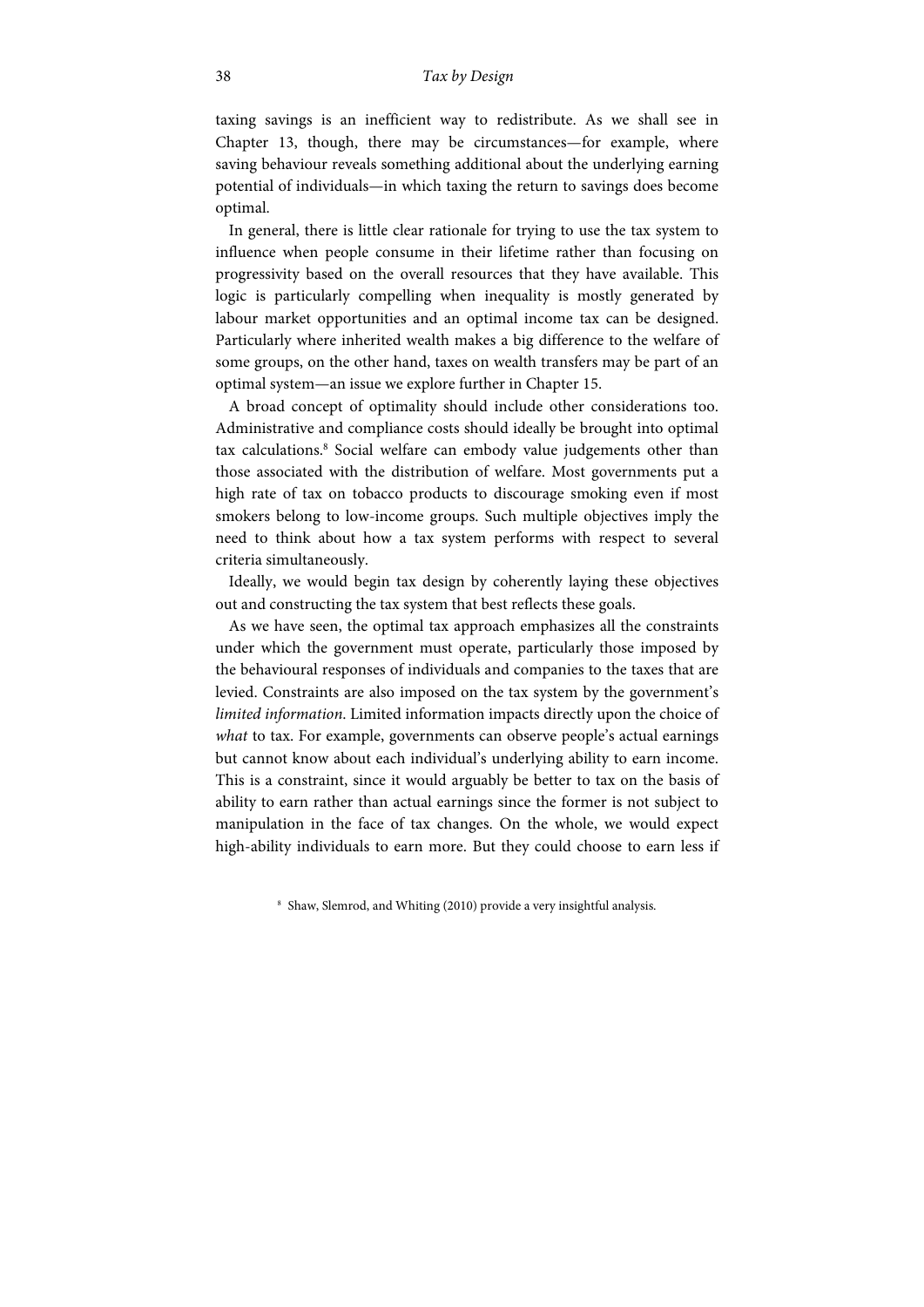the taxes that they face are too high. Optimal taxes on earnings have to take this into account and it limits the degree of progressivity that can be achieved.

Much recent progress in tax analysis has come from a better understanding of these responses and the constraints they place on policy. In some areas, better economic understanding and better policy have gone hand in hand. But there are some constraints and behavioural responses that governments still appear to struggle to comprehend. In subsequent chapters, we shall see how the tax and benefit system has led to much lower employment rates among older men in France than in the UK (Chapter 3), how the pattern of savings is influenced by the tax treatment of different forms of savings (Chapter 13), how generous tax treatment led many selfemployed people in the UK to incorporate (Chapter 19), and how the tax credit system has quite different effects on the work incentives of different groups of people (Chapter 4). There are many, many more examples of apparently unintended effects of tax design on people's behaviour.

Optimal tax theory has its limitations. It cannot readily take account of many of the concepts of fairness that we have discussed. And whilst it can be adapted to incorporate issues of administrative costs, in practice it rarely is. It is nevertheless a powerful tool and, throughout this volume, the conclusions of optimal tax theory will inform the way we discuss policy. We will see in Chapter 3 what optimal tax theory has to say about the structure of marginal income tax rates. It informs our discussion on the structure of indirect taxes generally in Chapter 6 and of VAT specifically in Chapter 9. Optimal tax theory will also be important to our discussion of the tax treatment of savings in Chapters 13 and 14 and of the taxation of company profits in Chapters 17, 18, and 19.

# **2.2.2. Rules of Thumb**

Beyond the overall objectives of a tax system, and the details of the trade-offs that optimal tax theory forces us to think about, there are several instrumental guidelines, or rules of thumb, which can help in system design. Other things being equal, a tax system is likely to be better if it is simple, neutral, and stable. But none is necessarily the right thing to aim for at all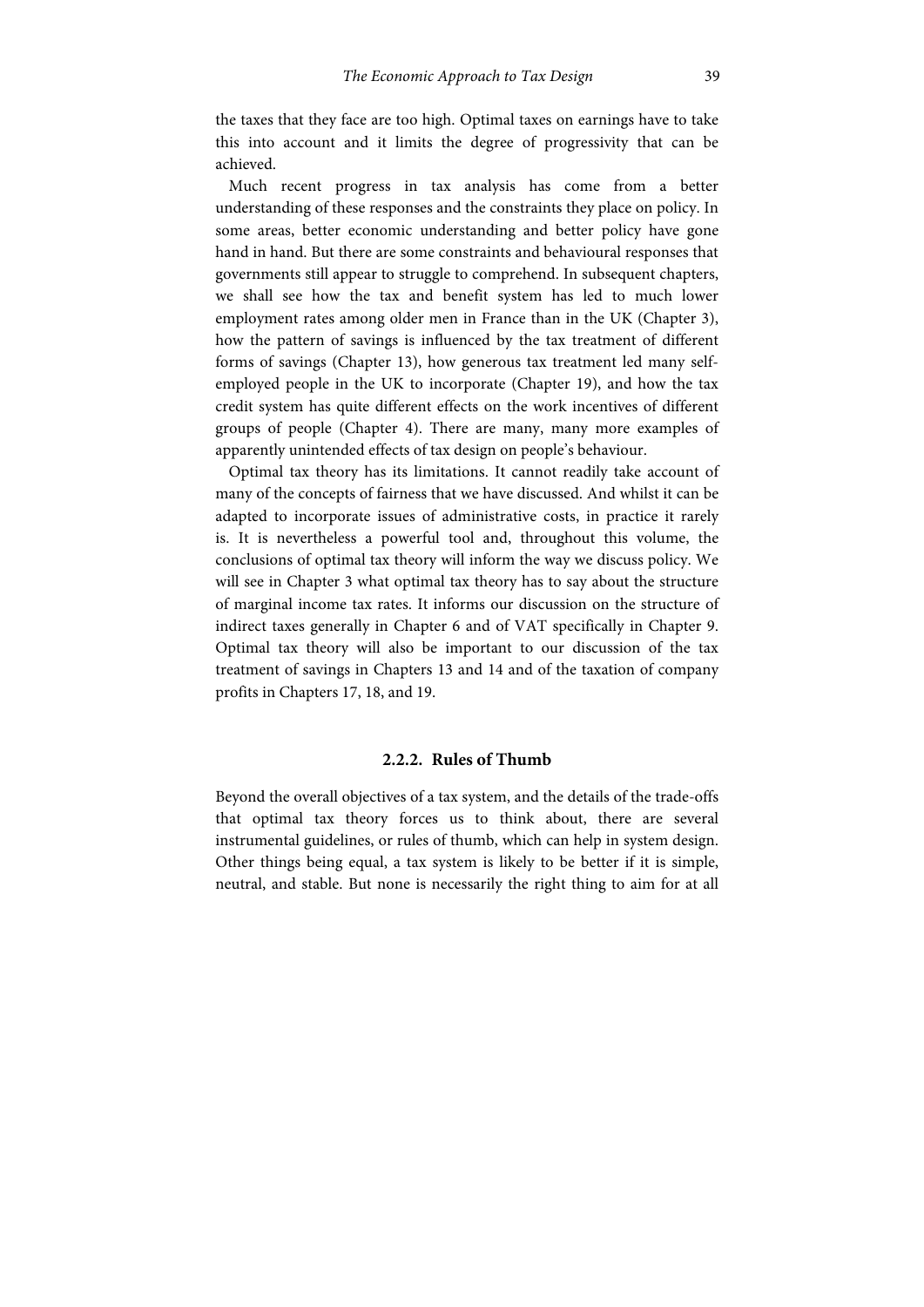times, which is why they are guidelines against which to assess a tax system rather than always objectives.

#### Neutrality

A neutral tax system is one that treats similar activities in similar ways. For example, a system that taxes all consumption the same would achieve neutrality over choices that people make about what to consume. A system that treats all income the same achieves neutrality over the form in which income is received. A system that taxes all forms of savings the same achieves neutrality over the form in which savings occur. A system that imposes the same present value of tax on consumption now and consumption in the future will be neutral with respect to the decision over whether to save or consume out of current income.

So a neutral system minimizes distortions over people's choices and behaviour. In general, it therefore minimizes welfare loss. In a non-neutral tax system, people and firms have an incentive to devote socially wasteful effort to reducing their tax payments by changing the form or substance of their activities.

But the promotion of neutrality in the tax system is not always an appropriate end for policy. There are times when a lack of neutrality is valuable. We do not want to be neutral towards environmental bads—we want to tax them more than other things. There is likely to be a case for offering tax relief for corporate research and development activity. There are strong and respectable arguments for treating some forms of consumption particularly those, such as childcare, that are complementary to work—more leniently than others. The same is true of some forms of savings. We do not, in the end, believe that pension savings should be taxed in exactly the same way as other savings.

But the tax system in the UK, like that of most modern economies, is full of non-neutralities which are hard to justify, wasteful, and ripe for reform. It distorts choices between debt and equity finance, between capital gains and other forms of capital income, between owner-occupied housing and other assets, between different forms of remuneration for work effort, between different forms of carbon emissions, and between different forms of business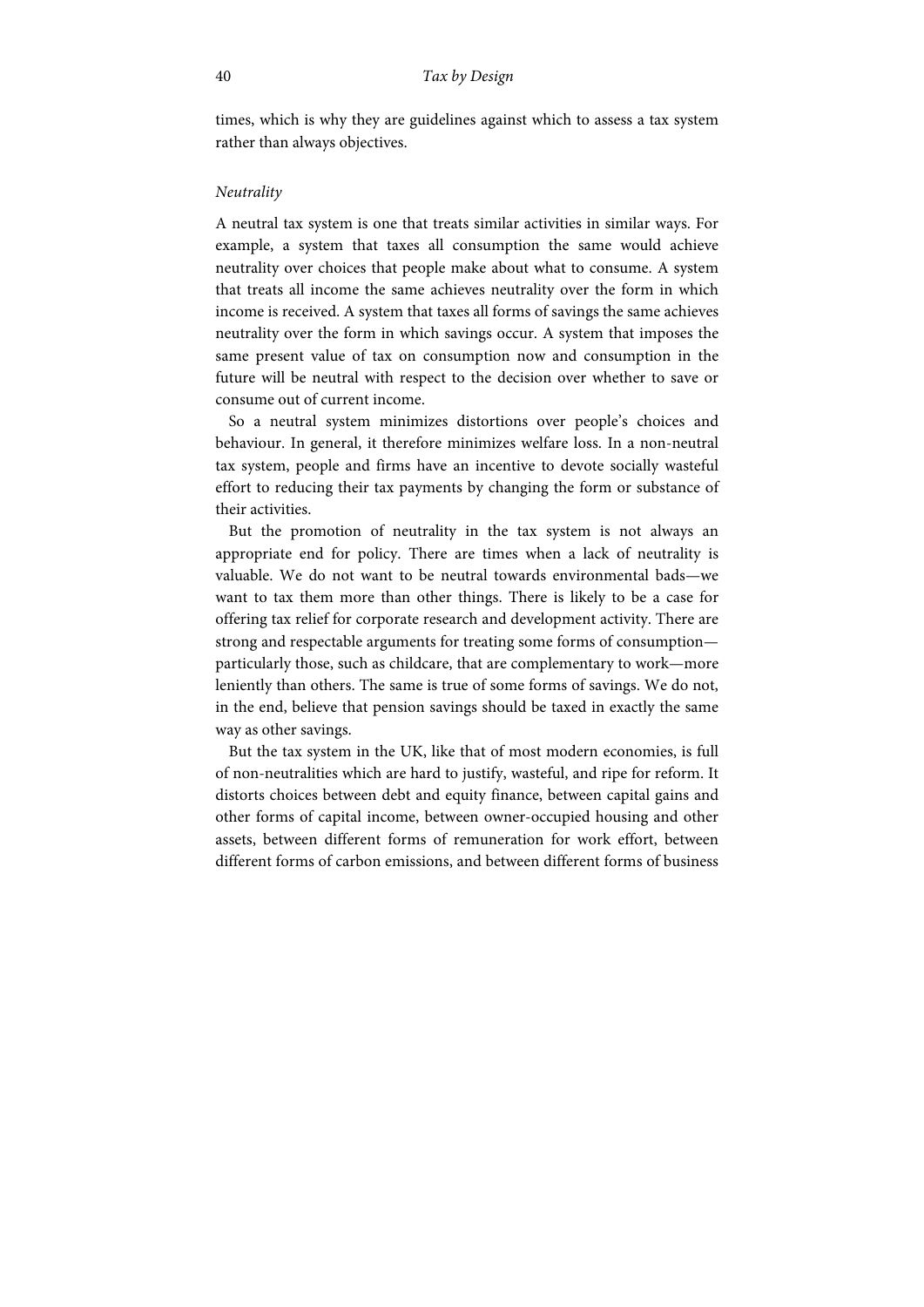organization. These distortions create complexity, encourage avoidance, and add costs for both taxpayers and governments.

They are not generally inevitable and often stem from the lack of clear underlying economic principles in the design of the tax system. The problems that stem from differential treatment of debt and equity under the corporate and personal tax systems illustrate this point, reflecting the lack of any economic principle that distinguishes these two forms of business finance. Similarly, if the tax system draws unnecessary dividing lines between items that are difficult to differentiate or are close substitutes—such as dividends and salary for owner-managers of small firms or cash and fringe benefits for National Insurance contributions—taxpayers will be gifted opportunities to select the more favourable tax option. In these circumstances, governments commonly respond with an over-elaborate, tangled web of legislation that seeks precise definitions to minimize avoidance opportunities and ends up concealing within its length and complexity whatever policy objective the legislation was originally designed to achieve.

Very often, greater neutrality leads to both greater simplicity and greater fairness. Achieving it requires a holistic view of the tax system which recognizes the interdependencies between different parts of the tax system personal and corporate taxes, taxation of dividends and earnings, taxation of debt and equity. In particular, it requires a consistent understanding of what it is we are trying to tax—the tax base. In the UK, as in most countries, the tax base for individuals remains a mix between an income base and an expenditure base, creating distortions in people's decisions over savings. The corporate tax base both creates distortions over how firms raise funds between debt and equity finance—and how, where, and to what extent they invest, and fails to be well aligned with the personal tax base, creating distortions over the legal form that small businesses in particular may choose.

So while there will be occasions on which we might want to diverge from neutrality, and occasionally we will argue that specific non-neutralities are justified, in general these do not align with the non-neutralities we observe in the tax system. But aiming to increase the efficiency of the tax system by moving towards greater neutrality remains a good principle in guiding reform.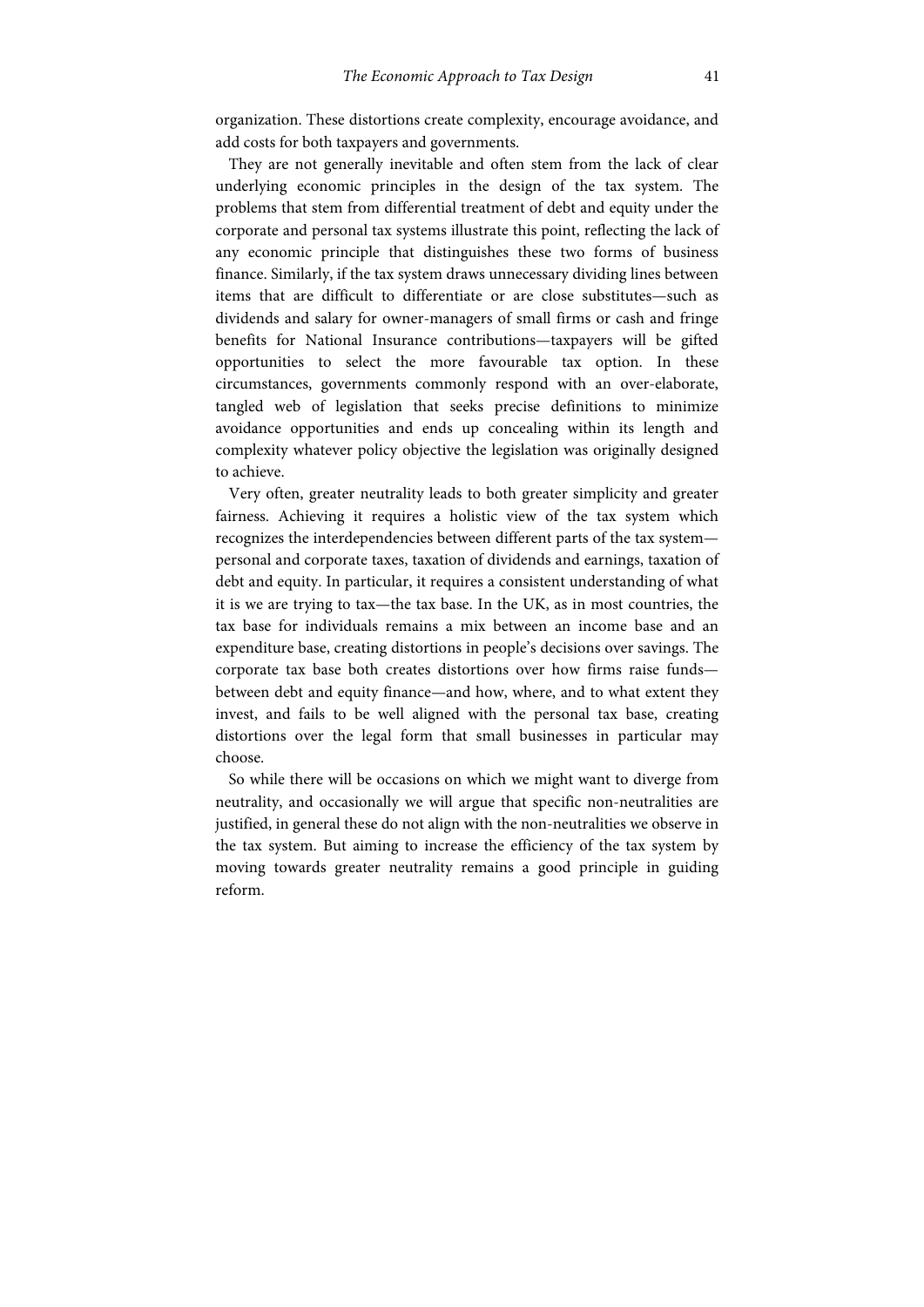## Simplicity

It is often said that a good tax system should be a simple one. And surely a simple one is better than a more complex one if it achieves the same ends. A simple tax system is likely to be relatively transparent and impose low administrative costs.

But the world is complex enough that no tax system is likely to be truly simple. And just as there are occasions when we might want to deviate from neutrality, so there will be times when we have to accept more complexity. Indeed, the two concepts are linked—a neutral tax system will tend to be a simple one and vice versa. The less differentiation there is between the taxation of similar activities, the more neutral and the simpler the system will be.

Lack of simplicity and neutrality invites tax avoidance. Individuals and firms strategically arrange their affairs in response to changes in taxes, so as to reduce their liability even though the underlying economic nature of the activities does not change. But if complexity creates opportunities for avoidance, so avoidance activity invites a complex set of rules to close loopholes. And so the process of avoidance becomes a game of cat and mouse played between the revenue authority and taxpayers. Each revision to the system is followed by the introduction of new avoidance schemes. Some schemes are demonstrated to be illegal while others are rendered redundant by new revisions to the legislation. The process then begins anew. The perpetual revision of tax law and litigation against avoidance schemes add to complexity and to the cost of implementation. Compliance costs are increased by the search for avoidance schemes and the consequences of litigation. Avoidance activity results in an addition to deadweight loss. A tax system that minimizes avoidance activities—which a simpler and more neutral system will often, though not always, do—will tend to reduce the total economic cost of taxation.

Avoidance (and evasion—illegal activity that leads to lower tax payments) also cost the revenue authorities money directly. How much is inevitably hard to judge, but HMRC estimated the tax gap between actual revenues and the amount that the authorities think they should be receiving for 2008–09 at approximately £42 billion, which is 8.6% of the tax that should have been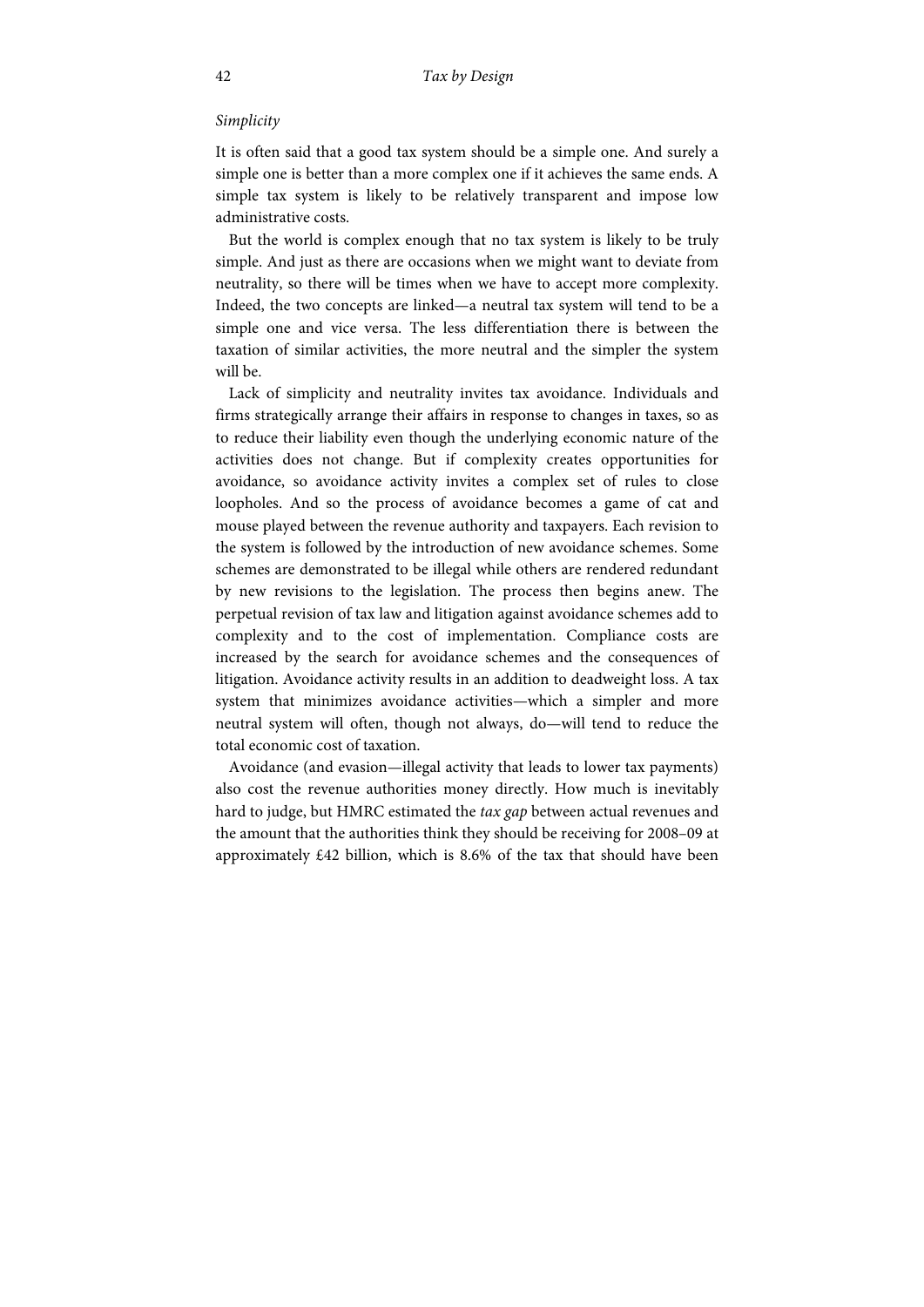collected.9 This is similar in value to the US estimate of a direct tax gap of 14% in 2001 and a Swedish estimate of 8% in 2000. Much larger tax gaps have been estimated for developing countries.<sup>10</sup>

As well as creating direct compliance costs and opportunities for avoidance, complexity can lead to costly behavioural change. As behavioural economists have been stressing for some time, complexity can also create additional unintended consequences. People are inclined to focus on problems that are easier to solve, on today rather than tomorrow, and on what other people are doing. This is an important issue for the political economy of tax reform and is one reason for the inordinate public and political focus on one particular aspect of the system—the basic rate of income tax. Complexity makes useful and informed debate difficult. Unfortunately, governments often increase complexity as they add provisions and special cases to the tax system.

If policymakers have multiple objectives for the tax system, then a substantial degree of complexity is unavoidable. Even so, we do need to justify with quite strong evidence any move towards greater complexity. In all that follows, we start from a presumption in favour of simplicity if it is clear that doing so generates significantly greater benefits than costs.

In any case, any tax system will involve a compromise between what policymakers would like to do and what they are able to do with the information and administrative tools available. The ability to levy a tax relies on being able to measure the relevant tax base—the quantity of income, expenditure, and so on—against which tax liability is assessed. The standards currently achieved have required major investment in administrative and compliance capacity. The costs of administering the tax system, and complying with it, matter a great deal. They impose significant limitations on tax design. At one extreme, we can't tax people directly on what we can't observe directly—for example, their ability. More pragmatically, not even all forms of income are easily assessed. The incomes of the self-employed are difficult to measure, as are some forms of capital gains.

The main bases for tax have changed over time as society has evolved. In the 19<sup>th</sup> century, most revenue was raised from excise and customs duties. Taxes on income only came to provide the majority of revenues in the

> <sup>9</sup> HM Revenue and Customs, 2010d. <sup>10</sup> Schneider and Enste, 2000.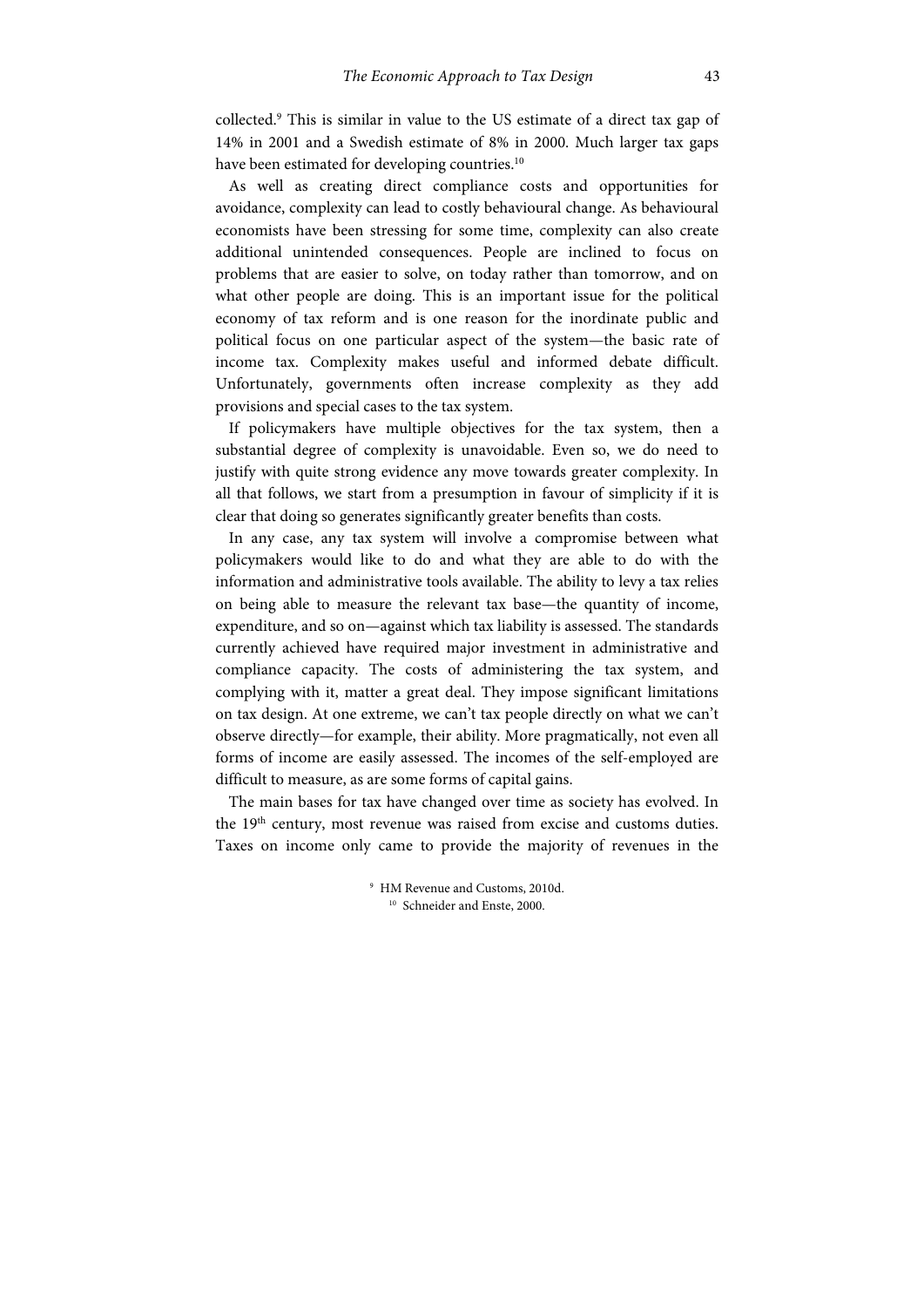second half of the 20<sup>th</sup> century. In many developing countries, levying an income tax is very challenging and, by western standards, high proportions of revenue come from taxing what is easily taxed—typically, internationally traded products as they pass through ports. Such taxes distort trade and are particularly damaging to economic efficiency.

In the longer term, what is considered feasible may change again. Might our reliance on taxing income and spending decline once other options become available? Might changes in our capacity for making genetic assessments of ability (or longevity or willingness to work) provide a new base for taxation? Perhaps not. But it is worth bearing in mind that relying on taxes levied on income seemed equally unlikely 300 years ago.

#### Stability

Tax systems that continually change impose greater compliance costs on those who are taxed. They lead to difficulties in making long-term plans. Lack of stability can impact negatively on investment decisions by firms and on saving and investment decisions by individuals. Changing capital taxes in particular can lead to a sense of unfairness if the current structure and rates are capitalized into asset values. For all these reasons, a stable tax system is, other things equal, preferable to an unstable one.

But this must not be an excuse for permanent inaction. There are costs associated with change. But there are also costs associated with keeping a poorly designed system in place. This is a book about tax reform and we are not writing it to conclude that the virtue of keeping everything as it is outweighs the virtue of seeking something better. As we will see later on, the scale of the welfare gains available as a result of reform is, in some cases, very large indeed.

But there is virtue in having a clear and transparent method of making changes to the tax system, and a clear long-term strategy for change. Certainty is valuable, and does not require stagnation. So the process of tax reform matters as well as the content. And the failure of successive governments in the UK and elsewhere to be clear about the long-term strategy and direction for tax policy has been very costly.